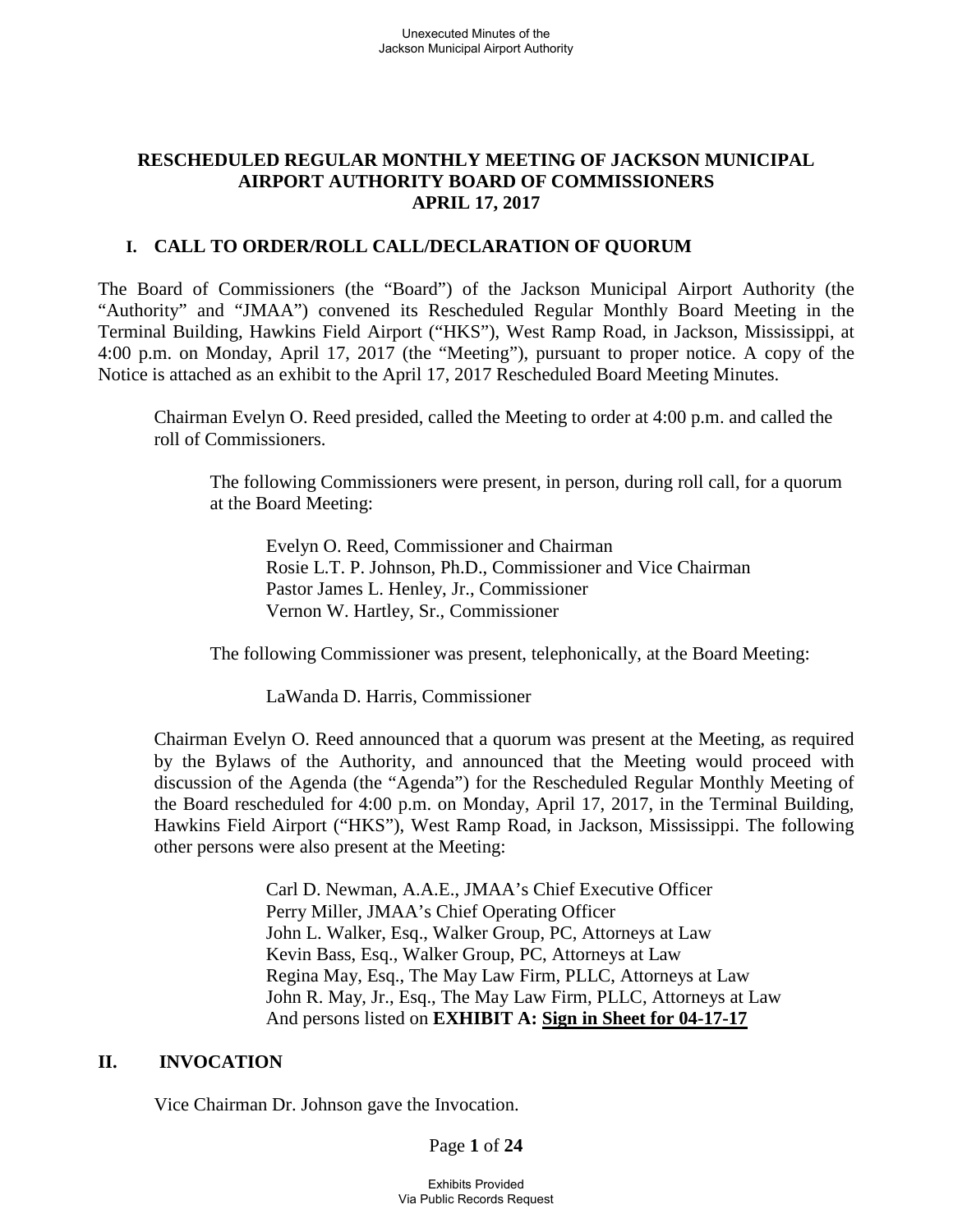## **III. APPROVAL OF BOARD NOTICES**

- A. Notice of the Posting of the Rescheduled April 2017 Regular Monthly Work Session on Thursday, April 13, 2017 at 8:30 a.m.
- B. Notice of the Posting of the Rescheduled April 2017 Regular Monthly Board Meeting on Monday, April 17, 2017 at 4:00 p.m.

### **RESOLUTION CY-2017-45**

# **APPROVAL OF THE NOTICE OF THE POSTING OF THE RESCHEDULED WORK SESSION ON THURSDAY, APRIL 13, 2017 8:30 A.M. AND NOTICE OF THE POSTING OF THE RESCHEDULED REGULAR BOARD MEETING ON MONDAY, APRIL 17, 2017 4:00 P.M.**

After discussion and review, and upon the motion made by Vice Chairman Dr. Johnson, seconded by Commissioner Hartley, and approved by the majority vote 4-1-0, the following resolution was made and entered.

**RESOLVED**, that the Board hereby approves the Notice of the Posting of the Rescheduled April 2017 Regular Monthly Work on Thursday, April 13, 2017 at 8:30 a.m. and the Notice of the Posting of the Rescheduled April 2017 Regular Monthly Board Meeting on Monday, April 17, 2017 at 4:00 p.m.

Yeas: Hartley, Henley, Johnson, Reed Nays: Harris Abstentions: None

April 17, 2017

# **IV. APPROVAL AND EXECUTION OF MINUTES**

- A. Rescheduled Regular Work Session of the Board of Commissioners, March 24, 2017.
- B. Regular Meeting of the Board of Commissioners, March 27, 2017.

### **RESOLUTION CY-2017-46**

## **APPROVAL AND EXECUTION OF THE MINUTES OF THE MARCH 24, 2017 RESCHEDULED REGULAR WORK SESSION AND THE MARCH 27, 2017 REGULAR BOARD MEETING**

After discussion and review and upon the motion made by Commissioner Hartley, and seconded by Vice Chairman Dr. Johnson, the Minutes of the Rescheduled Regular Work Session, March 24, 2017, and the Regular Board Meeting, March 27, 2017, were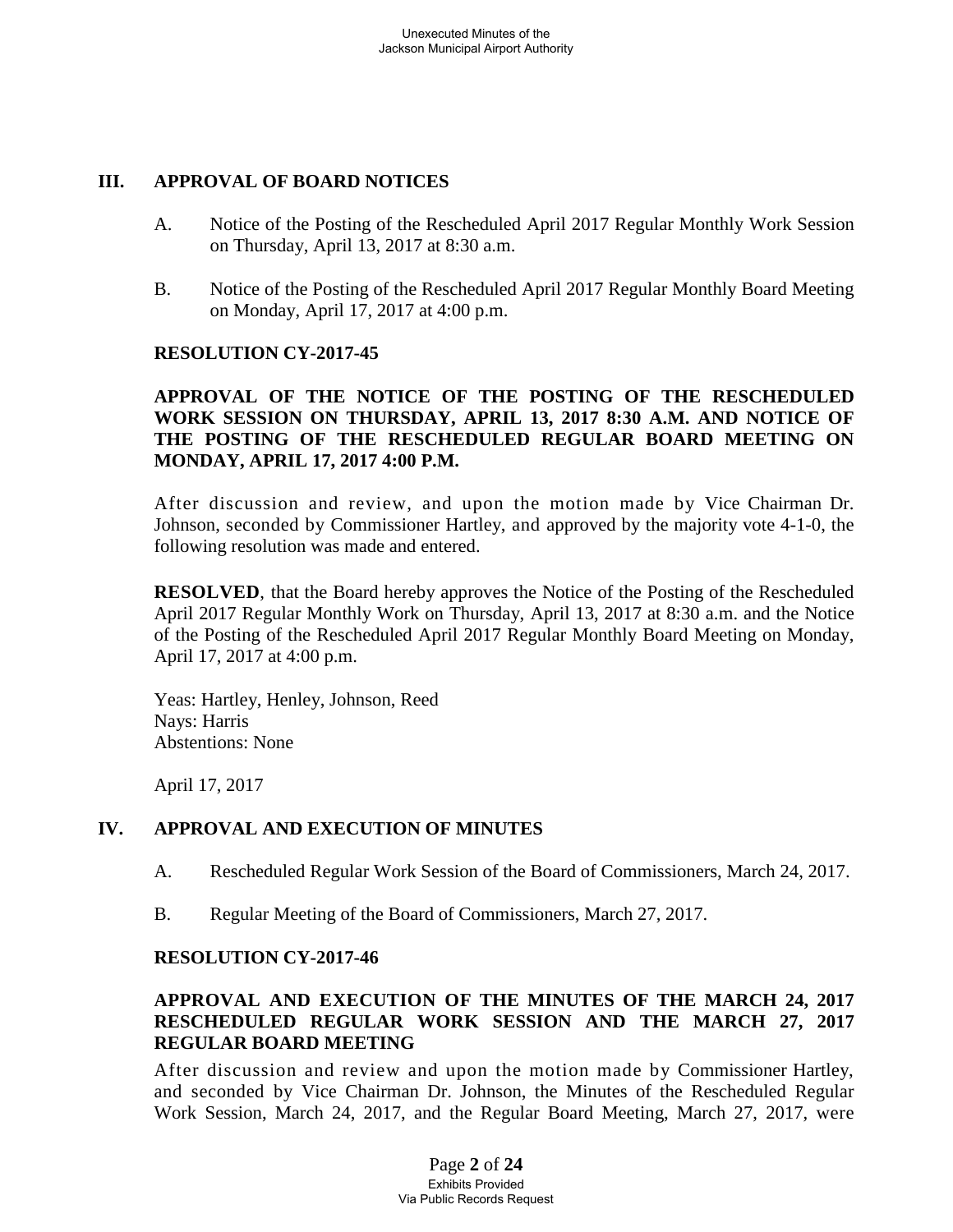approved by unanimous vote of the Commissioners, and the following resolution was made and entered.

**RESOLVED**, that the Board hereby approves the Minutes of the Rescheduled Regular Work Session, March 24, 2017, and the Regular Board Meeting, March 27, 2017, as presented, and directs that said Minutes be filed in the appropriate Minute Book and Records of the Authority.

Yeas: Harris, Hartley, Henley, Johnson, Reed Nays: None Abstentions: None

April 17, 2017

# **V. PUBLIC COMMENTS**

None.

# **VI. REPORTS**

### **A. Report from the Chairman**

Chairman Reed greeted and thanked everyone for attending the Board Meeting. She then announced that she attended the ACI-NA/AAAE Airport Board and Commissioners Conference, April 2-4, 2017 and provided a report highlighting the Conference. Chairman Reed's complete written report is attached as an exhibit to the April 17, 2017 Board Meeting Minutes.

# **B. Chief Executive Officer**

Mr. Carl D. Newman, CEO, addressed comments to the Board, as he went through Agenda items, and made references to supporting documentation in the Packet for the April 17, 2017 Rescheduled Regular Board Meeting ("Packet"). The Packet is attached as an exhibit to the April 17, 2017 Rescheduled Regular Board Meeting Minutes.

| <b>Airport Project Manager Summary, Period Ending</b> |  |
|-------------------------------------------------------|--|
| Airport Activity Statistics Report, Period Ending     |  |

**2. Airport Activity Statistics Report, Period Ending March 31, 2017….………….…………………………………………Page 17**

 $1$  The page numbers herein are the page numbers contained in the Meeting Packet which is attached as an Exhibit to the April 17, 2017 Rescheduled Regular Board Meeting Minutes.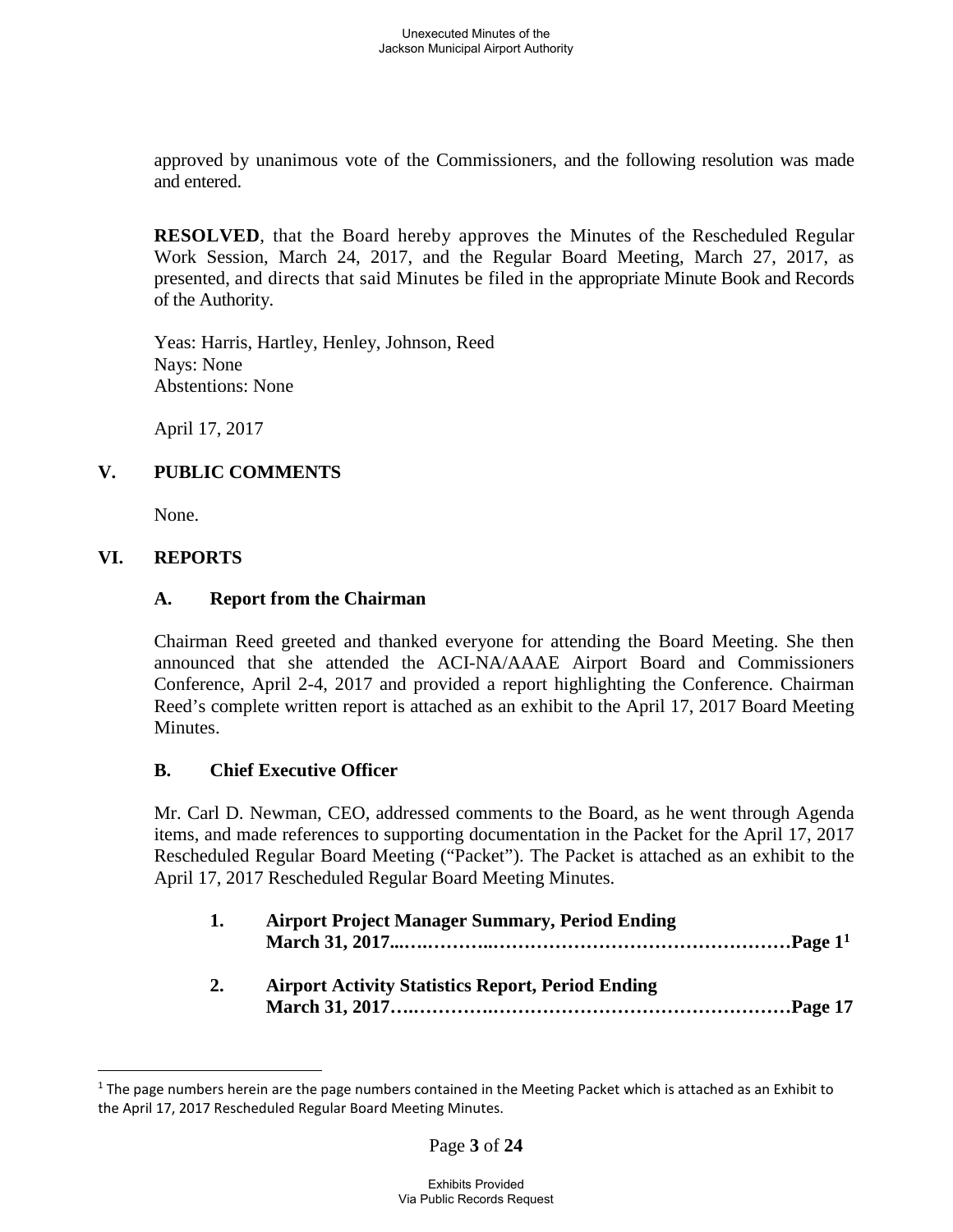- **C. Attorney**
- *1. Adoption of a Resolution Authorizing Employment of Bond Counsel Team for Refunding of JMAA Outstanding Series 2007A Alternative Minimum Tax Airport Revenue Bond and Series 2007B Tax Exempt Airport Revenue Bonds Through Private and/or Public Sale*

Commissioner Harris announced that she was not privy to the proposed Resolution distributed prior to the Meeting and therefore will be abstaining.

# **RESOLUTION CY-2017-47**

**RESOLUTION ADOPTING RESOLUTION AUTHORIZING THE EMPLOYMENT OF COUNSEL FOR THE POSSIBLE REFUNDING OF JACKSON MUNICIPAL AIRPORT AUTHORITY OUTSTANDING SERIES 2007A ALTERNATIVE MINIMUM TAX AIRPORT REVENUE BONDS AND/OR SERIES 2007B TAX EXEMPT AIRPORT REVENUE BONDS THROUGH PRIVATE AND/OR PUBLIC SALE; AND FOR RELATED PURPOSES**

Upon motion by Vice Chairman Dr. Johnson, seconded by Commissioner Pastor Hartley, the following **RESOLUTION** was made and approved by majority vote 4-0-1.

**WHEREAS,** the Board of Commissioners of the Jackson Municipal Airport Authority (the "Governing Body"), acting for and on behalf of the Jackson Municipal Airport Authority ("JMAA"), is authorized by Sections 61-3-1, et seq., Mississippi Code of 1972, as amended (the "Act"), to issue refunding bonds through private and/or public sale for interest rate savings, to enhance JMAA's annual cash flow, and to provide flexibility to JMAA in the financing of its capital projects; and

**WHEREAS,** JMAA, acting by and through the Governing Body, has heretofore and from time to time, issued various series of JMAA bond obligations for the principal purpose of financing and/or refinancing the acquisition and/or improvements of various JMAA capital projects; and

**WHEREAS,** the Governing Body desires to possibly refund all or a portion of the following JMAA bond obligations to obtain interest rate savings, to enhance JMAA's annual cash flow, and to provide flexibility to JMAA in the financing of its capital projects:

- 1. Series 2007A Alternative Minimum Tax Airport Revenue Bonds; and
- 2. Series 2007B Tax Exempt Airport Revenue Bonds;

and

**WHEREAS,** the issuance of refunding bonds through private and/or public sale will result in interest rate savings, enhancement of JMAA's annual cash flow and more flexibility in the financing of JMAA capital projects;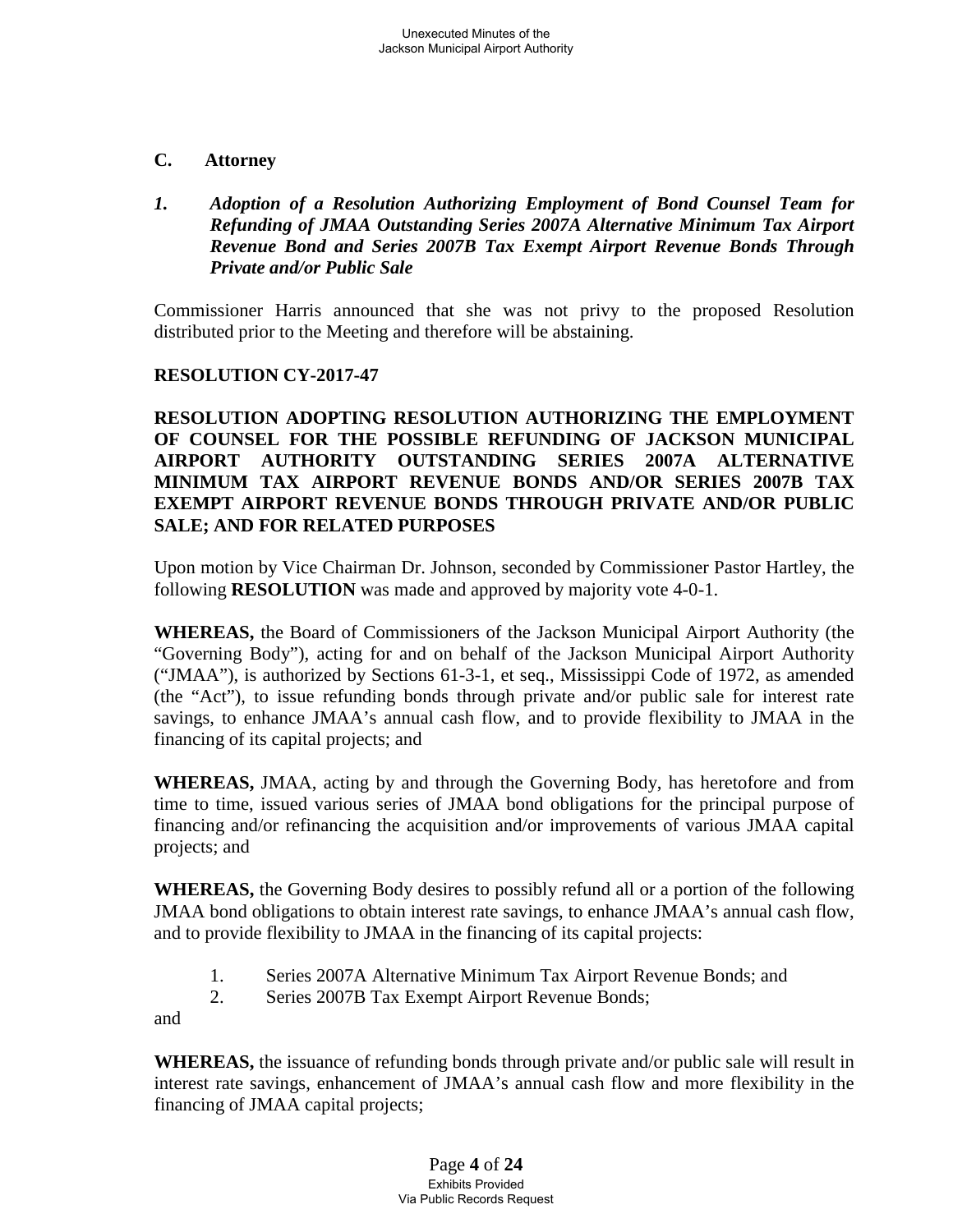# **NOW, THEREFORE, BE IT RESOLVED BY THE BOARD OF COMMISSIONERS OF THE JACKSON MUNICIPAL AIRPORT AUTHORITY, ACTING FOR AND ON BEHALF OF THE JACKSON MUNICIPAL AIRPORT AUTHORITY, IN A REGULAR MEETING ON APRIL 17, 2017, AS FOLLOWS:**

**SECTION 1.** This Resolution is adopted pursuant to the Act and the Constitution and Laws of the State of Mississippi (the "State").

**SECTION 2.** The May Law Firm, PLLC ("MLF") and Watkins & Eager, PLLC ("W&E") are hereby retained to serve as Co-Bond counsel ("Co-Bond Counsel"), and Walker Group PC ("WG") is retained to serve as counsel to Bond Issuer JMAA ("JMAA Counsel"), in connection with the refunding of JMAA bonds, Series 2007A Alternative Minimum Tax Airport Revenue Bonds and/or Series 2007B Tax Exempt Airport Revenue Bonds. MLF, W&E and WG shall work in concert to affect the refunding of the aforesaid bond series in the best interest of JMAA. If JMAA decides to proceed with the refunding through private and/or public sale, MLF, W&E, and WG shall submit to JMAA their attorneys' fees and expenses for JMAA's approval for these legal services, based upon the refunding mechanism selected by JMAA.

**SECTION 3.** If any one or more of the provisions of this Resolution shall be held to be illegal or invalid for any reason, such illegality or invalidity shall not affect any of the other provisions of this Resolution; and this Resolution shall be construed and enforced as if such illegal or invalid provision or provisions had not been contained herein.

**SECTION 4.** This Resolution shall take effect immediately and all resolutions and orders, or parts thereof, in conflict herewith, to the extent of such conflict, are hereby repealed.

Yeas: Hartley, Henley, Johnson, Reed Nays: None Abstentions: Harris

April 17, 2017

### *2. Adopting Resolution Amending the "Jackson Municipal Airport Authority Public Records Policy*

Commissioner Harris announced that she was not privy to the proposed Resolution distributed prior to the Meeting and therefore will be abstaining.

# **RESOLUTION CY-2017-48**

# **RESOLUTION AMENDING THE "JACKSON MUNICIPAL AIRPORT AUTHORITY PUBLIC RECORDS POLICY"**

### Page **5** of **24**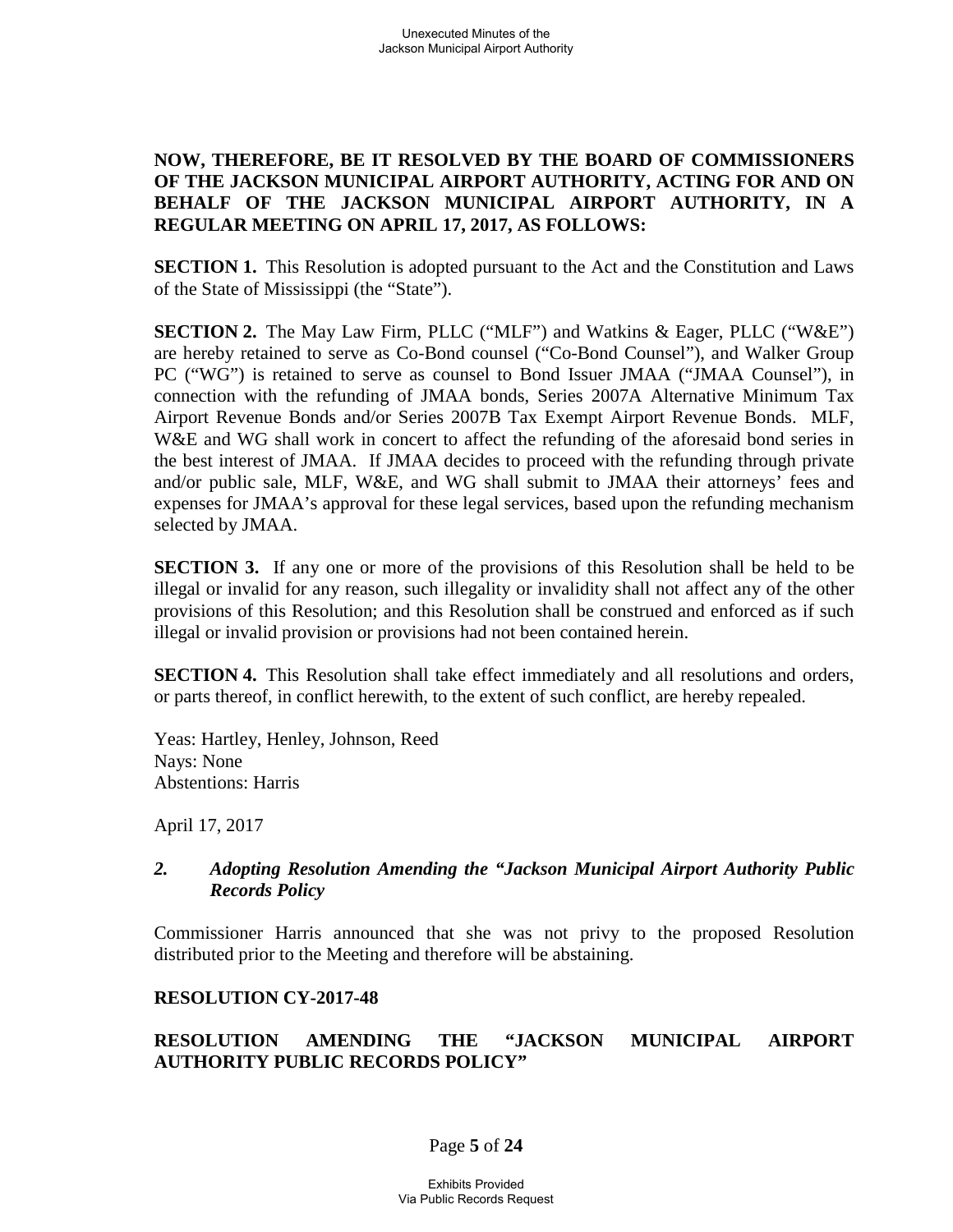Upon motion by Commissioner Hartley, seconded by Vice Chairman Dr. Johnson, the following **RESOLUTION** was made and approved by majority vote 4-0-1.

**WHEREAS**, the Board of Commissioners, on May 24, 2010, adopted the "Jackson Municipal Airport Authority Public Records Policy"; and

**WHEREAS**, the Board needs to revise the "Jackson Municipal Airport Authority Public Records Policy" to comply with the applicable laws of the Mississippi Code of 1972 as amended; and

**NOW BE IT, THEREFORE, RESOLVED** that the Board approves and adopts the "Jackson Municipal Airport Authority Public Records Policy" as amended April 17, 2017, which is attached to this Resolution as Exhibit A.

Yeas: Hartley, Henley, Johnson, Reed Nays: None Abstentions: Harris

April 17, 2017

*3. Adopting Resolution Amending and Adopting Strategic Plan 2021 to include the Amendment "Goal 7: Safety – Plan Prepare, Prevent, and Protect," as a Strategic Goal. . . . . . . . . . . . . . . . . . . . . . . . . . . . . . . . . . . . . . . . . . . . . . . . . . . . . . . . . . Page 65*

## **RESOLUTION CY-2017-49**

# **RESOLUTION AMENDING "STRATEGIC PLAN 2021" FOR THE JACKSON MUNICIPAL AIRPORT AUTHORITY**

Upon motion by Commissioner Hartley, seconded by Vice Chairman Dr. Johnson, the following **RESOLUTION** was made and unanimously approved.

**WHEREAS**, the Board of Commissioners, on February 29, 2016, adopted the Jackson Municipal Airport Authority ("JMAA") "Strategic Plan 2021," via Resolution CY 2016-23; and

**WHEREAS**, Staff desires to amend the Strategic Plan 2021 ("Plan") by adding a "safety" component to create a culture of safety by; recognizing and controlling hazards; ensuring safe performance of operational excellence; and identifying, assessing and mitigating risks; and

**WHEREAS**, the Board has considered the request from Staff for authority to amend the Plan by adding the above described component entitled "Goal 7: Safety – Plan, Prepare, Prevent, and Protect" to the list of "Goals" included in the "Strategic Vision" section of the Plan; and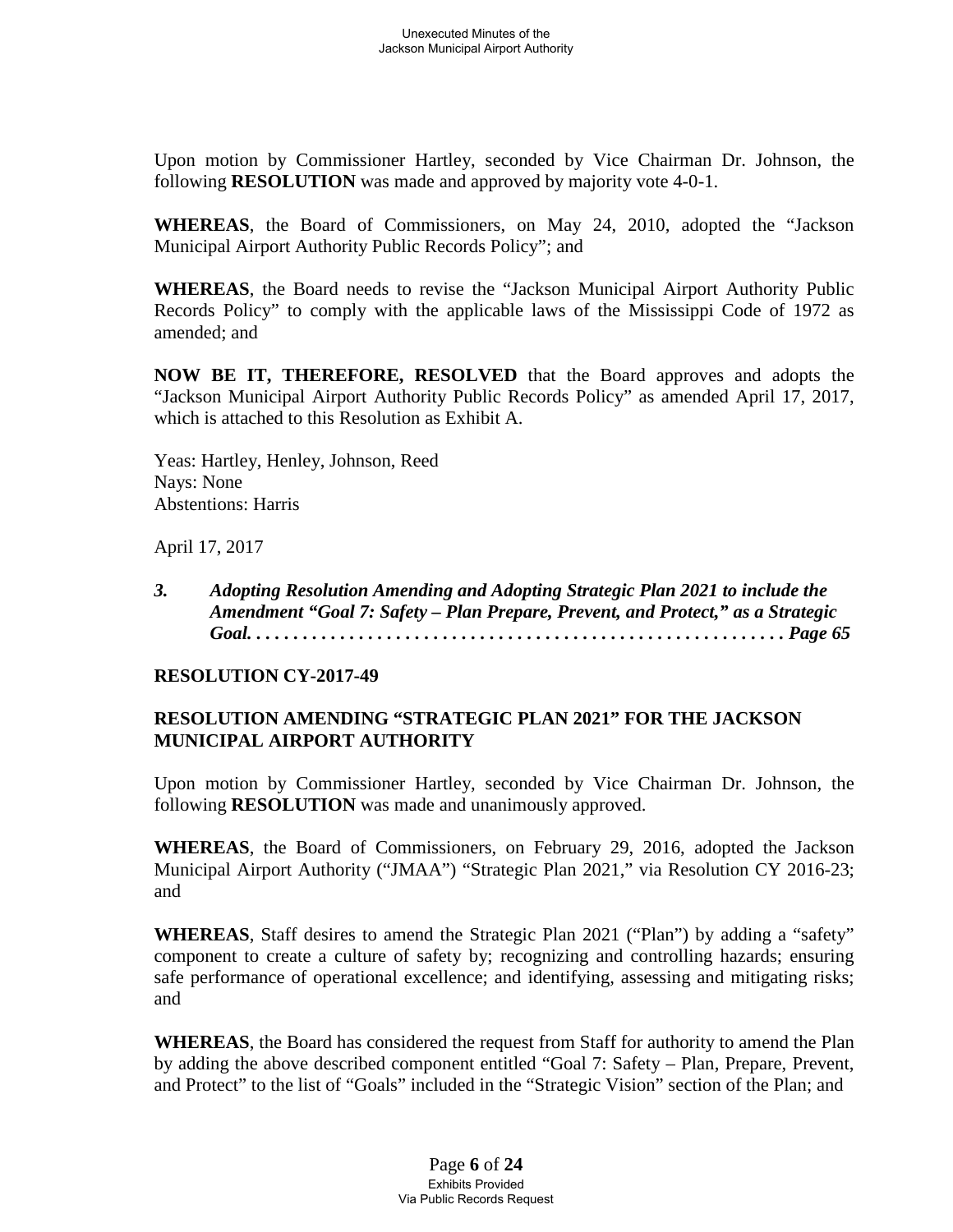**WHEREAS**, the Board of Commissioners of JMAA has reviewed and studied the proposed amendment to be included in the "Strategic Plan 2021" entitled "Goal 7: Safety – Plan, Prepare, Prevent, and Protect," a copy of which is attached to this Resolution as Exhibit 1, and the Board finds that said proposed amendment be adopted and implemented for JMAA on a date to be identified by Mr. Newman, or his duly designated representative.

**NOW BE IT, THEREFORE, RESOLVED** that the Board: (i) approves and adopts the proposed amendment "Goal 7: Safety – Plan, Prepare, Prevent, and Protect," which is attached as Exhibit A, as goal number seven (7) in the list of "Goals" in section entitled "Strategic Vision"; (ii) adopts "Strategic Plan 2021" for the Jackson Municipal Airport Authority; as amended, and (iii) authorizes implementation of the Plan, as amended, on a future date to be identified by Carl D. Newman, CEO, or his duly designated representative; and

**NOW BE IT, THEREFORE, FURTHER RESOLVED** that the Chief Executive Officer and JMAA's management staff shall communicate said Strategic Plan, as amended, to JMAA's Staff, stakeholders, and business partners.

Yeas: Harris, Hartley, Henley, Johnson, Reed Nays: None Abstentions: None

April 17, 2017

*4. Adopting Resolution Authorizing Travel for Chief Operating Officer to Transport Research Society World Conference………………………………………….Page 68*

# **RESOLUTION CY-2017-50**

# **RESOLUTION AUTHORIZING TRAVEL OF JMAA'S CHIEF OPERATING OFFICER, PERRY J. MILLER, TO THE AIR TRANSPORT RESEARCH SOCIETY WORLD CONFERENCE IN ANTWERP, BELGIUM FROM JULY 2, 2017 TO JULY 8, 2017**

Upon motion by Commissioner Hartley, seconded by Vice Chairman Dr. Johnson, the following **RESOLUTION** was made and approved by unanimous vote.

**WHEREAS,** the Board has considered the request of JMAA's Staff to: (i) authorize the international travel of JMAA's Chief Operating Officer, Perry J. Miller, to attend the Air Transport Research Society World Conference ("ATRS") in Antwerp, Belgium, from July 2, 2017 to July 8, 2017 ("ATRS"); and (ii) determine that the proposed travel by Mr. Miller to ATRS will be extremely beneficial to JMAA; and

**WHEREAS**, the estimated cost of attending the ATRS event is \$3,917.74; and

Page **7** of **24**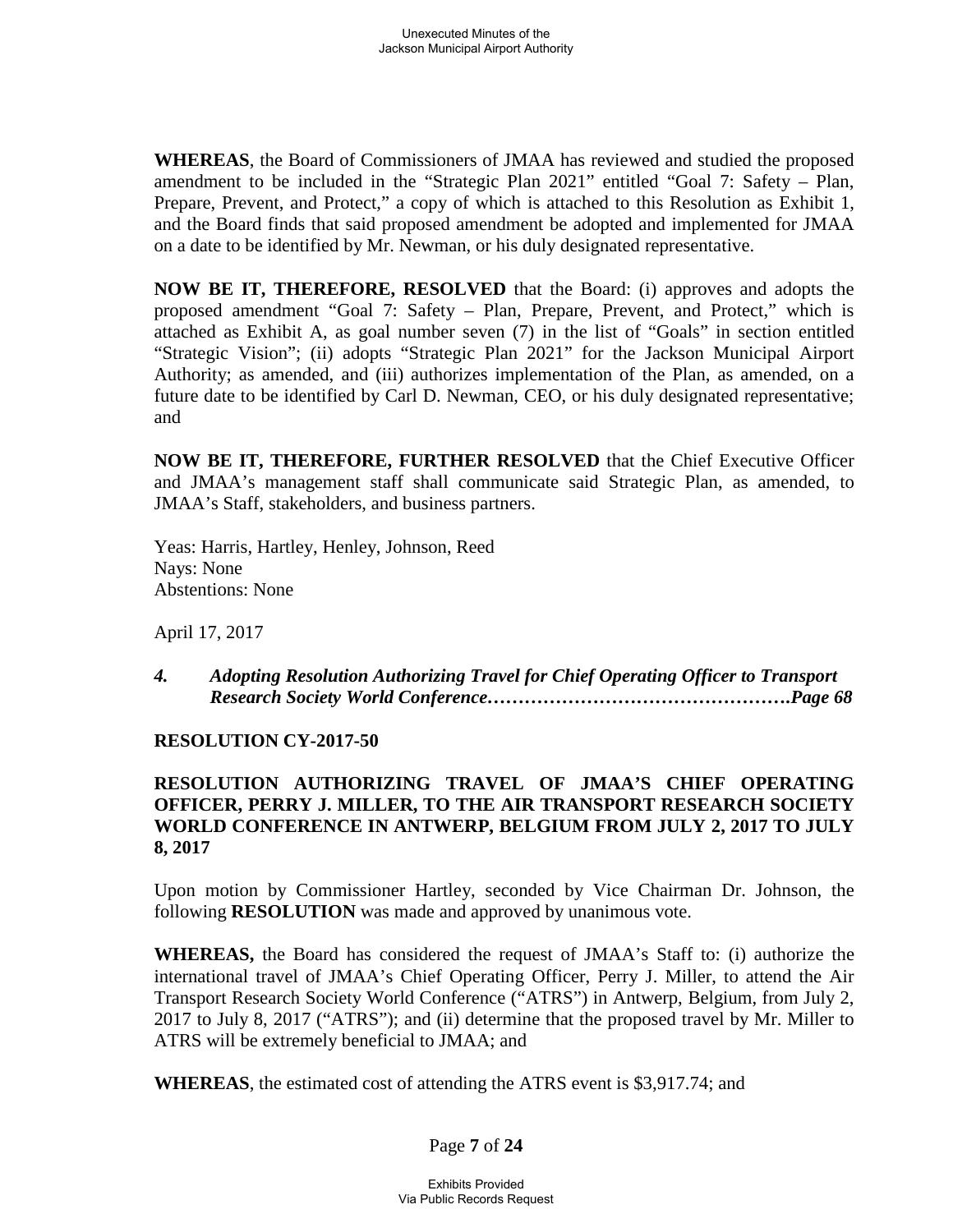**WHEREAS**, the current Travel Policy for the Board ("Travel Policy"), states that no travel outside the continental limits of the United States, on behalf of the Authority, shall be permitted by an employee, to include the CEO, at the Authority's expense, without specific prior approval by the Board and a determination by the Board that such travel would be extremely beneficial to the Authority; and

**WHEREAS**, the Board has considered the foregoing and has considered the benefits which will accrue to the Authority regarding Mr. Miller's attendance at the Air Transport Research Society World Conference; and

**WHEREA**S, the Travel Policy for Airport Authority Staff adopts the per diem rates established by the U.S. General Services Administration which provides for a per diem for "Belgium: Antwarp" at \$79.00 per day for meals; and \$19.00 per day for incidentals; and

**WHEREAS**, the Board finds that such requests, which are explained in the Memorandum dated April 13, 2017, found at pages 68-69 of the Meeting Packet, along with the ATRS Conference Programme, attached as an exhibit to this Resolution, ought to be granted.

**IT IS THEREFORE, RESOLVED** that JMAA: (i) authorizes the international travel of JMAA's Chief Operating Officer, Perry J. Miller to the Air Transport Research Society World Conference in Antwerp, Belgium from July 2, 2017 to July 8, 2017; and (ii) determines that the proposed travel by Mr. Miller to ATRS will be extremely beneficial to JMAA; and

**IT IS THEREFORE, FURTHER RESOLVED** that JMAA approves and authorizes payment of the estimated cost of Perry J. Miller, COO, to attend the ATRS event in the amount of \$3,917.74, including reimbursement of per diem rates to Mr. Miller for meals and incidentals, per the JMAA Travel Policy For Airport Authority Staff Revised: March 21, 2014: Paragraph 3, Subparagraph 3.1, in order for Perry J. Miller, COO, to attend and participate in the Air Transport Research Society World Conference in Antwerp, Belgium from July 2, 2017 to July 8, 2017, as fully explained in the Memorandum dated April 13, 2017, found at pages 68-69 of the Meeting Packet, along with the ATRS World Conference Programme, attached as an exhibit to this Resolution, all in accordance with the Travel Policy of JMAA.

Yeas: Harris, Hartley, Henley, Johnson, Reed Nays: None Abstentions: None

April 17, 2017

**5.** Next, Attorney Walker announced that there are several matters that he recommends the Board take up during an Executive Session. Accordingly, he recommended that Chairman Reed present the matters for consideration at the appropriate time.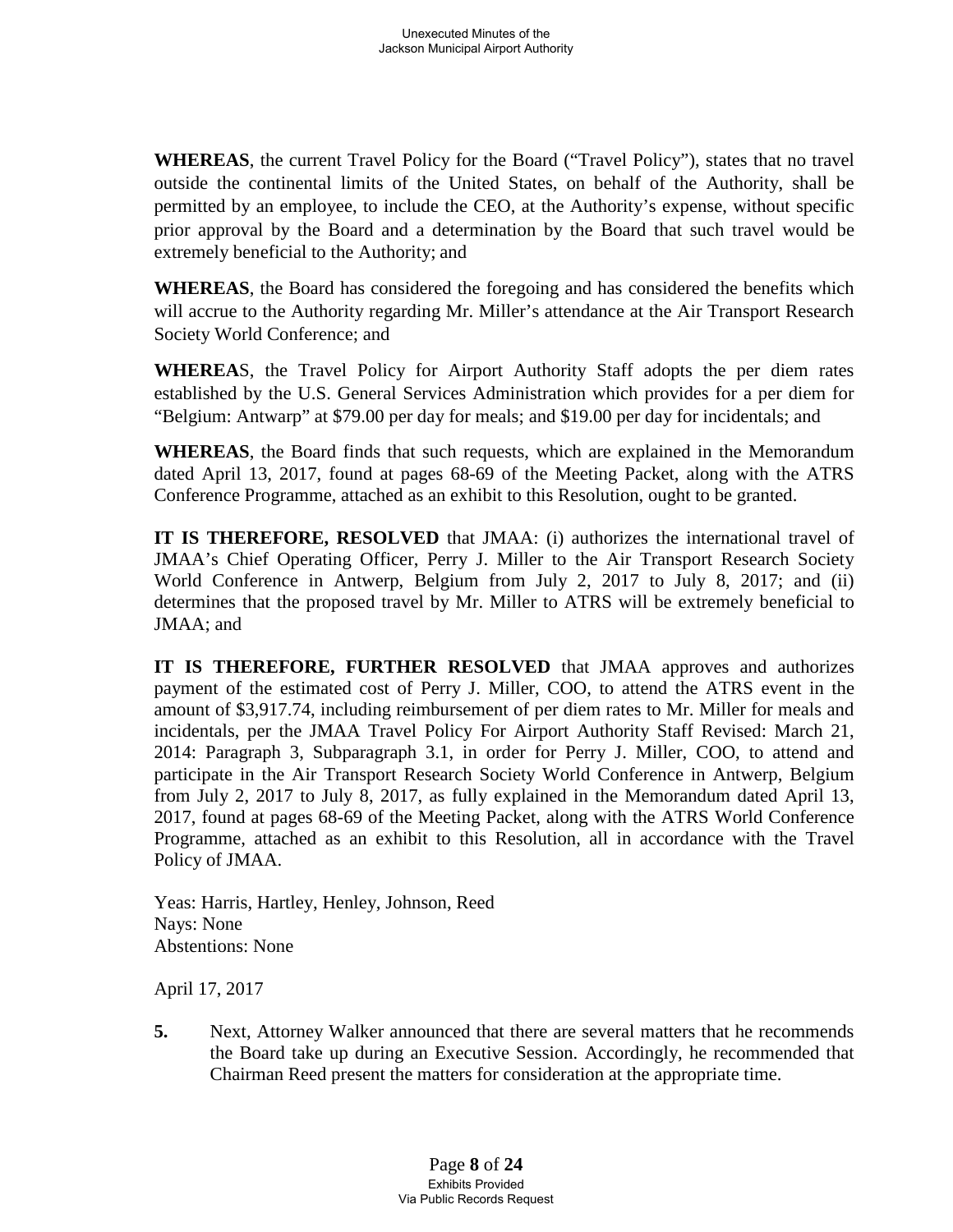## **VII. ACTION ITEMS**

*1.* **Financial Reports for March 2017:** *(a) Balance Sheet: Accept…………………………………………….......Page 30 (b) Income Statement: Accept………………………..……...……...…….Page 32*

### **RESOLUTION CY-2017-51**

# **RESOLUTION ACCEPTING/APPROVING THE MARCH 2017 FINANCIAL REPORTS: BALANCE SHEET AND INCOME STATEMENT**

Upon motion by Commissioner Hartley, seconded by Vice Chairman Dr. Johnson, the following **RESOLUTION** was made and approved by a majority vote 4-1-0.

**WHEREAS,** the Board of Commissioners (the "Board") of the Jackson Municipal Airport Authority (the "Authority") reviewed and considered the Authority's Balance Sheet and Income Statement ("the Financial Reports") for the month and period ending March 31, 2017, which were included in the Packet, at pages 30-34, and distributed to the Board prior to the April 17, 2017 Monthly Meeting of the Board.

**IT IS, THEREFORE, RESOLVED** that the Board hereby accepts and approves the March 2017 Financial Reports: Balance Sheet and Income Statement for March 2017.

Yeas: Harris, Hartley, Johnson, Reed Nays: Henley Abstentions: None

April 17, 2017

# **c. Claims Docket for March 2017: Approve...…………………….Page 35**

Commissioner Hartley moved, and Vice Chairman Dr. Johnson seconded, that the Board authorize payment of the Claims Docket, included in the Packet at pages 35-39, and distributed to the Board prior to the April 17, 2017 Monthly Meeting of the Board.

Commissioner Pastor Henley requested an explanation as to the discussion held during the April 13, 2017 Work Session concerning the title of the entity identified in Claim No. 93283. He further inquired whether the entity referenced in Claim No. 93283 consists of multiple entities, and if JMAA is, in turn, paying membership fees to multiple entities.

Ms. Arnetrius Branson, Chief Financial Officer, informed the Board that the Claim is for

Page **9** of **24**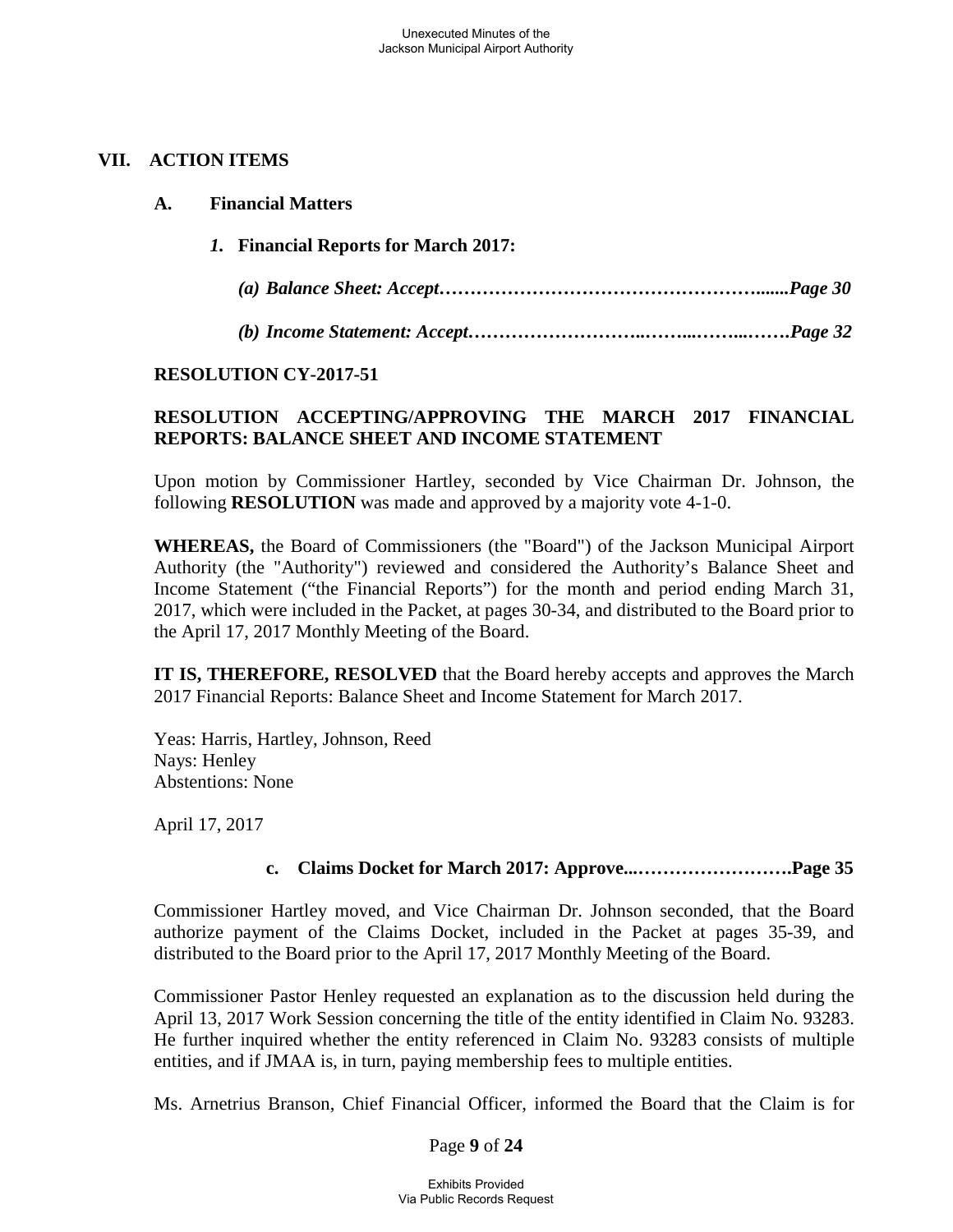payment to the Central Mississippi Growth Foundation, D/B/A Greater Jackson Alliance. She confirmed that the Central Mississippi Growth Foundation is the controlling entity and the entity the Greater Jackson Alliance is affiliated with it.

In response to Commissioner Henley's inquiry, Ms. Branson informed the Board that JMAA provides two (2) payments for its dues to the Greater Jackson Alliance and the Greater Jackson Chamber. She stated that JMAA pays \$35,000.00 to the Chamber and \$30,000.00 to the Alliance.

Mr. Newman, CEO, then announced that the Executive Director of the Greater Jackson Partnership, Duane O'Neill, was present to address any further questions the Board may have.

First, Mr. O'Neill explained the Central Mississippi Growth Foundation, and the entities that operated under its "umbrella," including the Greater Jackson Chamber Partnership and the Greater Jackson Alliance (together "Partnership").

Mr. O'Neill explained to the Board his organization's decision not to provide a letter in support of the Jackson Municipal Airport Authority during the political battle that occurred over the takeover legislation. He also stated that because of the Partnership's connection with the counties involved and JAN, the organization decided not to be involved in the dispute or choose a side to support.

The Board Members held further discussion and stated their opinions as to the decision of the Partnership not to provide support for the airport during the dispute.

In response to Commissioner Harris's question regarding whether the membership fees paid by JMAA are the same as other members or different, Mr. O'Neill informed the Board that there are around 1500 members, and the membership fees range from \$75,000.00 to \$375.00 for small businesses. He also stated that the membership fee increases based on the size of the organization for small business, and for larger businesses the fee amounts are negotiated. He added that JMAA is considered a large business.

Ms. Harris then suggested that the JMAA membership fees be reduced to \$15,000.00 and \$25,000.00, to which Mr. O'Neill responded that the Partnership is willing to negotiate membership fees with JMAA if that is what JMAA is requesting.

Chairman Reed expressed that JMAA relishes and wants to continue the partnership but that there should be a partnership wherein JMAA benefits as well.

Mr. Newman then informed the Board that from a day-to-day working standpoint, there is no greater supporter of JAN than the Greater Jackson Partnership, that the work being done in conjunction with JMAA's Staff is very important and that it is very important to JMAA that the relationship with the Greater Jackson Partnership continue.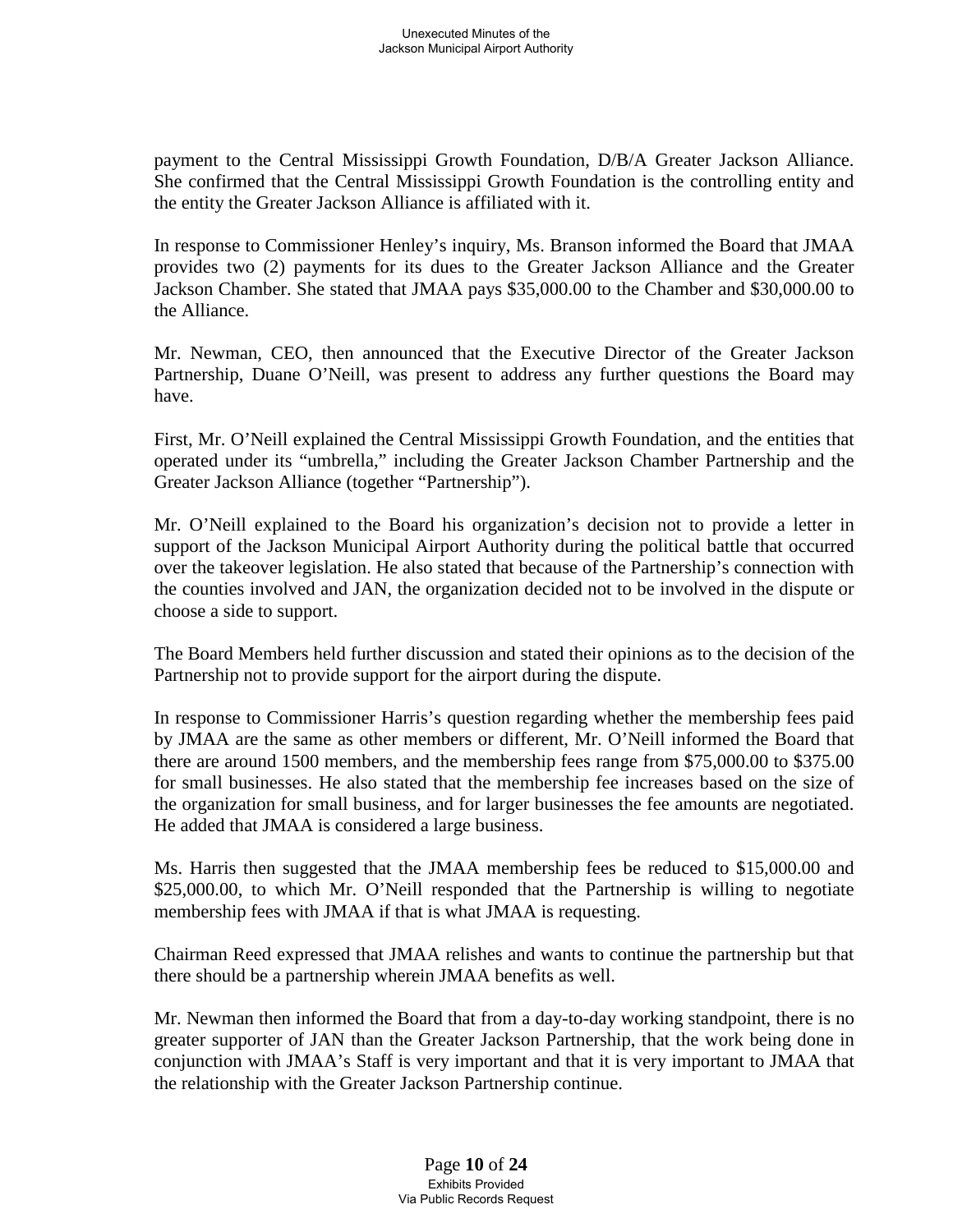Upon motion by Commissioner Hartley to amend his motion to approve the Claims Docket by tabling and excluding approval of Claim No. 93283 as to the payment to Central Mississippi Growth Foundation, Inc. and approving the remaining claims on the Claims Docket, and seconded by Commissioner Harris, the motion to amend the motion to approve the Claims Docket by tabling and excluding Claim No. 93283 and approving all other claims on the Claims Docket was approved by unanimous vote.

Yeas: Harris, Hartley, Henley, Johnson, Reed Nays: None Abstentions: None

### **RESOLUTION CY-2017-52**

## **RESOLUTION APPROVING THE AMENDED CLAIMS DOCKET FOR THE MONTH AND PERIOD ENDING MARCH 31, 2017 WHICH TABLES AND EXCLUDES CLAIM NO. 93283, IN THE AMOUNT OF \$30,000.00**

Upon motion by Commissioner Hartley, seconded by Harris, the following **RESOLUTION** was made and approved by a unanimous vote.

**WHEREAS**, the Board of Commissioners (the "Board") of the Jackson Municipal Airport Authority (the "Authority") has reviewed and considered the Authority's amended Claims Docket ("Claims") for the month and period ending March 31, 2017, which was included in the Packet, at pages 35-39, and distributed to the Board prior to the April 17, 2017 Monthly Meeting of the Board; and

**WHEREAS,** the distributed Claims Docket is amended to table and exclude Claim No. 93283, the \$30,000.00 payment to "GREATERJA Central Mississippi Growth Foundation, Inc;" and

**WHEREAS,** the Board approves the amended Claims Docket which tables and excludes Claim No. 93283, the \$30,000.00 payment to "GREATERJA Central Mississippi Growth Foundations, Inc."

**IT IS, THEREFORE, RESOLVED** that the Board hereby authorizes payment of the Claims in the amount of \$782,249.38.

Yeas: Harris, Hartley, Henley, Johnson, Reed Nays: None Abstentions: None

April 17, 2017

Mr. Newman then requested guidance from the Board of Commissioners as to what is being requested of Staff as to JMAA's membership fees.

### Page **11** of **24**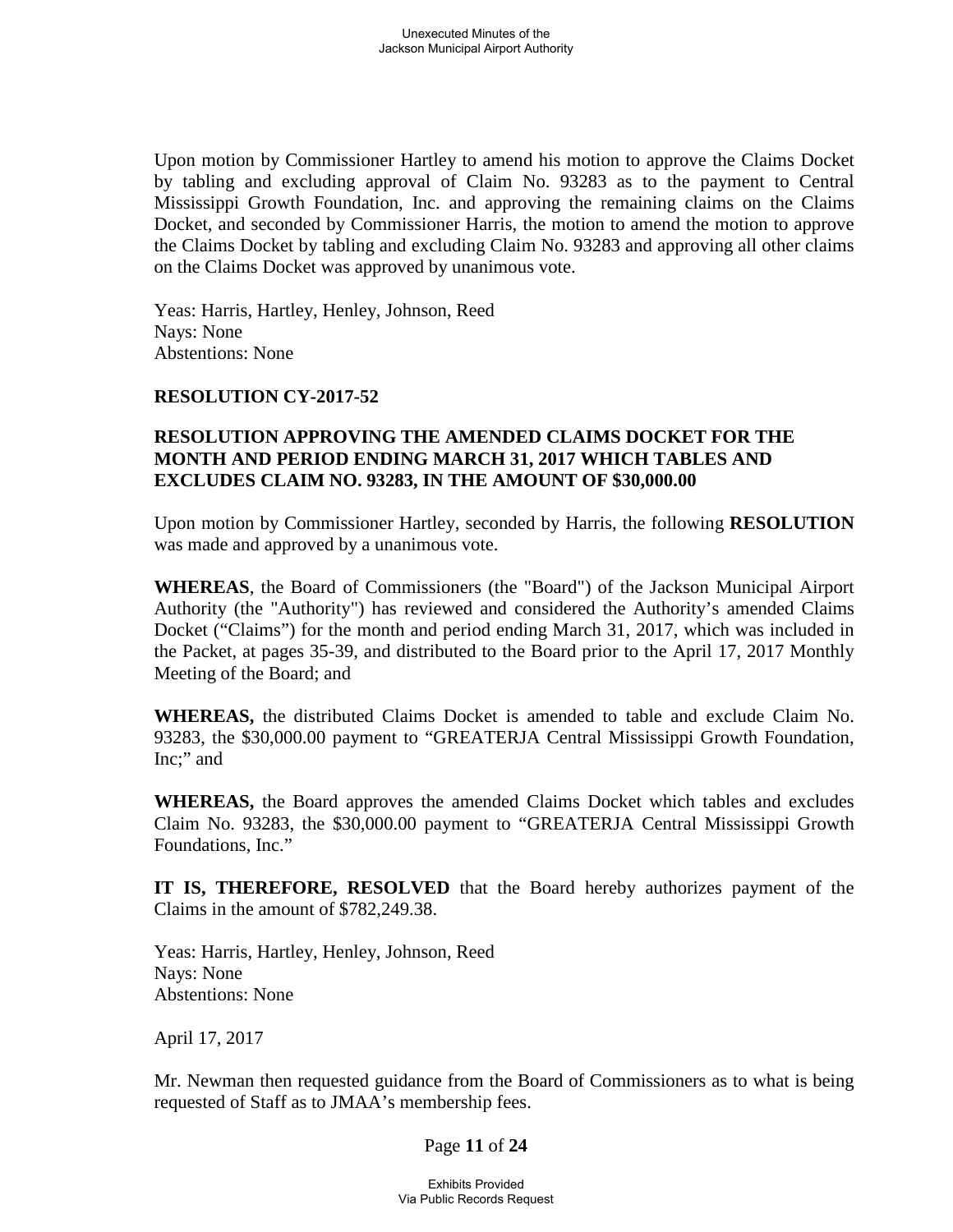Vice Chairman Dr. Johnson suggested that JMAA renegotiate with the Partnership's representatives as to the membership fees. She added that while renegotiating, find out how much other organizations, similar in size etc., to JMAA, are paying for membership fees.

Commissioner Hartley then expressed his agreement with Vice Chairman Dr. Johnson and added that we should find out what JMAA is receiving in return for the money paid to the Partnership.

Vice Chairman Dr. Johnson requested Staff to create a document that states the benefits that JMAA receives from the Partnership and Alliance

*(d) Quarterly Statistics………...………………………………………Page 40*

Mr. Newman announced that no actions were required as to the Quarterly Statistics.

## *2. Amendment to Passenger Facility Charge Application 14-06-C-00-JAN (PFC Application #06), Authority to Amend …………………..……………….Page 43*

Mr. Newman informed the Board that this request pertains to a paperwork issue and not a money issue.

# **RESOLUTION CY-2017-53**

# **RESOLUTION AUTHORIZING AMENDMENT TO PASSENGER FACILITY CHARGE APPLICATION 14-06-C-00-JAN AND TO SUBMIT A NOTIFICATION TO THE FEDERAL AVIATION ADMINISTRATION**

Upon motion by Vice Chairman Dr. Johnson, seconded by Commissioner Hartley, the following **RESOLUTION** was made and approved by majority vote 4-0-1.

**WHEREAS**, the Board has considered the request of JMAA's Staff for authority to: (i) amend Passenger Facility Charge (PFC) Application 14-06-C-00-JAN ("PFC Application #06"); and (ii) submit a notification of the request to amend to the Federal Aviation Administration; and

**WHEREAS**, the requested amendment will adjust the total approved PFC level for PFC Application #06 from the current level of \$38,832,254.00 to \$35,997,503.00, a difference of \$2,834,751.00; and

**WHEREAS**, the Board finds that such requests, which are explained in the Memorandum dated April 3, 2017, found on pages 43-44 of the Meeting Packet, ought to be granted.

**IT IS THEREFORE, RESOLVED** that Staff is authorized to: (i) amend Passenger Facility Charge (PFC) Application 14-06-C-00-JAN ("PFC Application #06"); and (ii) submit a notification of the request to amend to the Federal Aviation Administration; and

> Page **12** of **24** Exhibits Provided Via Public Records Request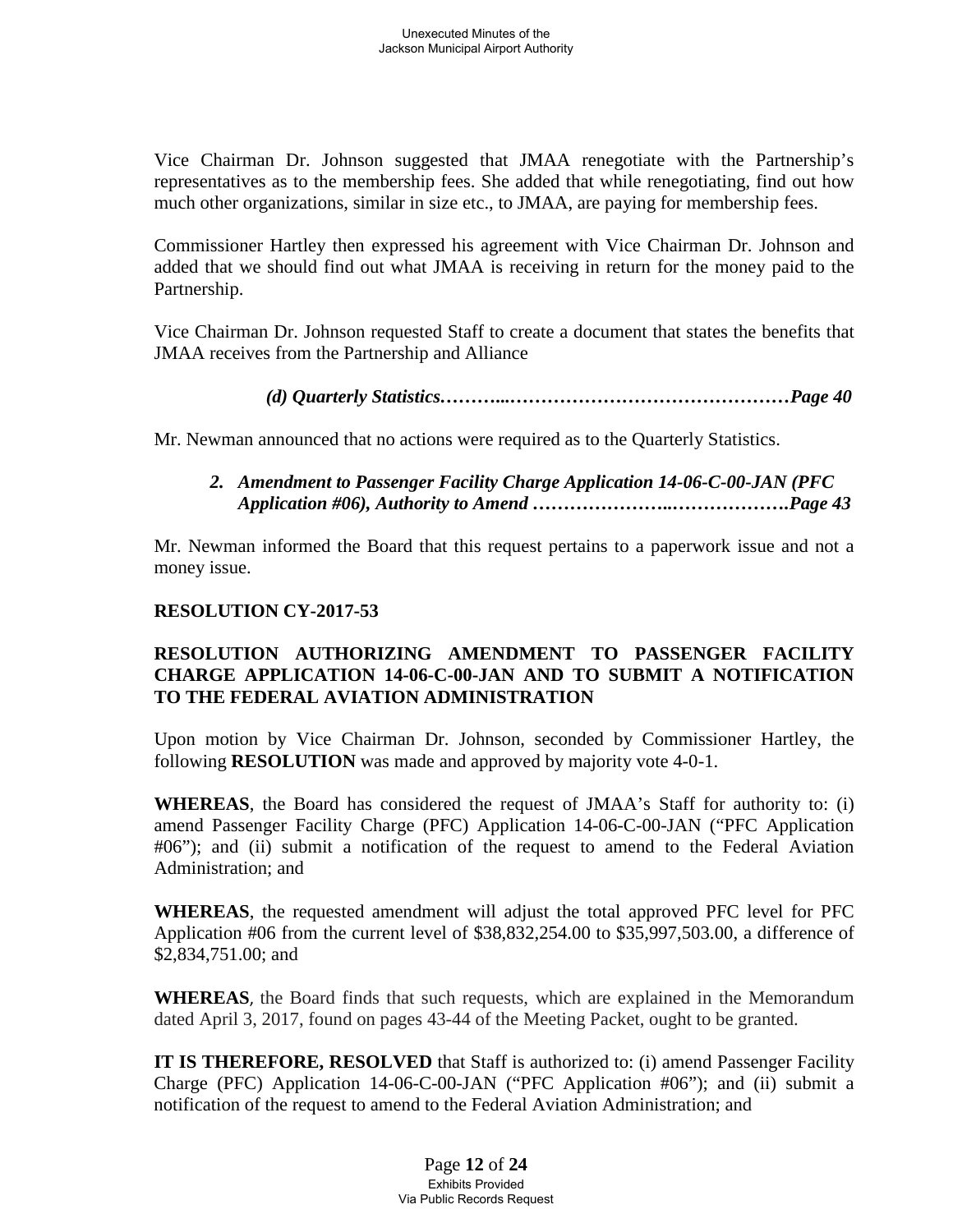**IT IS THEREFORE, FURTHER RESOLVED** that the requested amendment will adjust the total approved PFC level for PFC Application #06 from the current level of \$38,832,254.00 to \$35,997,503.00, a difference of \$2,834,751.00; and

**IT IS THEREFORE, FURTHER RESOLVED** that such requests are fully explained in the Memorandum dated April 3, 2017, found on pages 43-44 of the Meeting Packet.

Yeas: Harris, Hartley, Johnson, Reed Nays: None Abstentions: Henley

April 17, 2017

Commissioner Harris suspended her telephonic attendance at the Board Meeting at 4:57 pm.

Mr. Newman then announced that on today, April 17, 2017 Fitch Ratings agency affirmed Jackson Municipal Airport Authority revenue bonds at BBB+ with an outlook of stable.

The Board of Commissioners and Staff applauded the news.

### **B. Construction Projects**

*1. Security Checkpoint Reconfiguration, JAN: Authority to Award the Professional Services Contract...……………..………………………..Page 45*

### **RESOLUTION CY-2017-54**

## **RESOLUTION AUTHORIZING STAFF TO AWARD THE CONTRACT AND EXECUTE AN AGREEMENT WITH DUVALL DECKER ARCHITECTS FOR ENGINEERING, DESIGN, AND RELATED SERVICES IN CONNCECTION WITH THE SECURITY CHECKPOINTS RECONFIGURATION**

Upon motion by Commissioner Hartley, seconded by Vice Chairman Dr. Johnson, the following **RESOLUTION** was made and approved by unanimous vote of Commissioners present.

**WHEREAS**, the Board has considered Staff's request for authority to award a professional services contract to and enter an agreement with Duvall Decker Architects ("Duvall Decker"), located in Jackson, MS, a Disadvantaged Business Enterprise certified by the Jackson Municipal Airport Authority ("JMAA"); and

**WHEREAS**, the contract is for engineering, design, and related services in connection with the reconfiguration of the security checkpoints at Jackson-Medgar Wiley Evers International Airport ("JAN") for fees not to exceed \$76,000.00; and

# Page **13** of **24**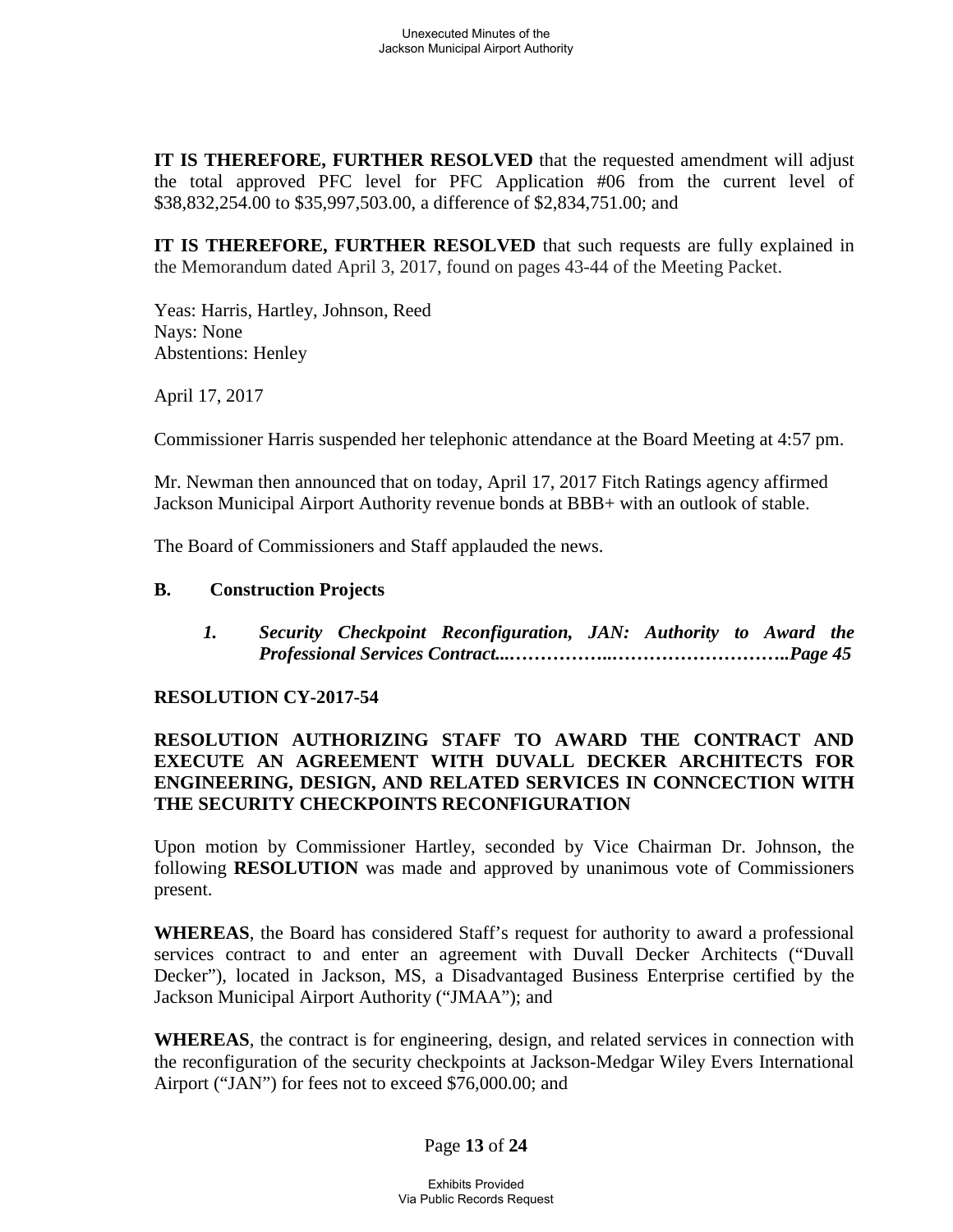**WHEREAS**, in addition to Duvall Decker being a DBE, it will be supported by the following certified Disadvantaged Business Enterprises ("DBE"): Marrero, Couvillon & Associates, LLC, which shall receive 12% of the contract amount and Julien Engineering & Consulting, Inc., which shall receive 5% of the contract amount, resulting in a total DBE percentage of 90% for this project; and

**WHEREAS**, the Board finds that such request, which is explained in the Memorandum dated April 3, 2017, found on pages 45-48 of the Meeting Packet, ought to be granted.

**IT IS THEREFORE, RESOLVED** that the JMAA Staff is authorized to award a professional services contract to and enter an agreement with Duvall Decker Architects ("Duvall Decker"), located in Jackson, MS, a Disadvantaged Business Enterprise certified by the Jackson Municipal Airport Authority ("JMAA"); and

**IT IS THEREFORE, FURTHER RESOLVED** that the contract is for engineering, design, and related services in connection with the reconfiguration of the security checkpoints at Jackson-Medgar Wiley Evers International Airport ("JAN") for fees not to exceed \$76,000.00; and

**IT IS THEREFORE, FURTHER RESOLVED** that in addition to Duvall Decker being a DBE, it will be supported by the following certified Disadvantaged Business Enterprises ("DBE"): Marrero, Couvillon & Associates, LLC, which shall receive 12% of the contract amount and Julien Engineering & Consulting, Inc., which shall receive 5% of the contract amount, resulting in a total DBE percentage of 90% for this project; and

**IT IS THEREFORE, FURTHER RESOLVED** that the Board finds that such request is fully explained in the Memorandum dated April 3, 2017, found on pages 45-48 of the Meeting Packet.

Yeas: Hartley, Henley, Johnson, Reed Nays: None Abstentions: None

April 17, 2017

*2. Rehabilitation of Runway 11/29 at Hawkins Field Airport, HKS: Authority to Advertise for Competitive Bids……………………………………Page 49*

# **RESOLUTION CY-2017-55**

**RESOLUTION AUTHORIZING JMAA TO SOLICIT BIDS FOR CONSTRUCTION REHABILITATION WORK ON RUNWAY 11/29 AT THE HAWKINS FIELD AIRPORT AND APPROVAL OF THE PROJECT BUDGET**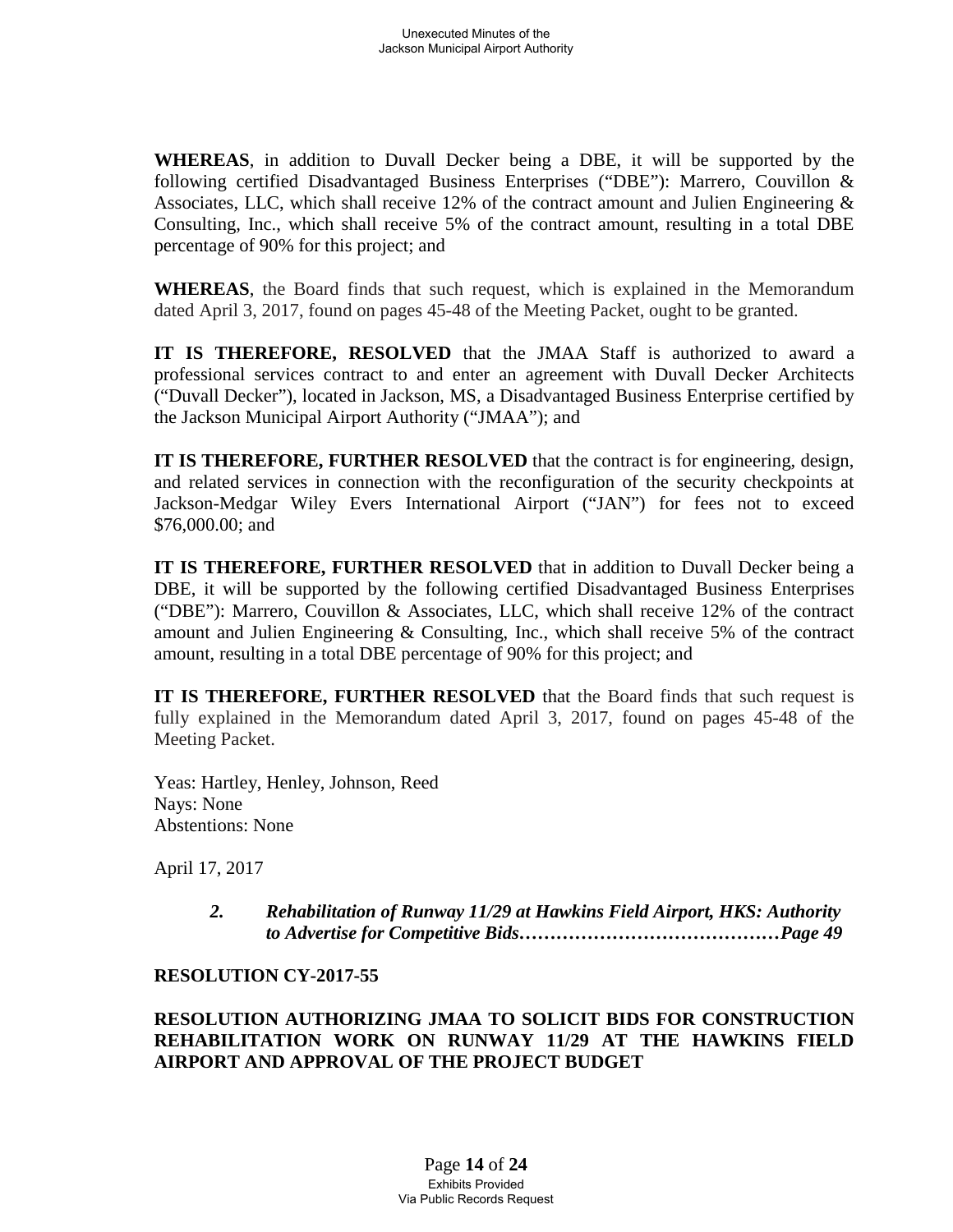Upon motion by Vice Chairman Dr. Johnson, seconded by Commissioner Hartley, the following **RESOLUTION** was made and approved by unanimous vote of Commissioners present.

**WHEREAS**, the Board has considered Staff's request for: (i) authority to advertise for competitive bids for the construction rehabilitation work on Runway 11/29 at the Hawkins Field Airport ("HKS"); and (ii) approval of the total project budget of \$1,640,000.00; and

**WHEREAS**, the Board finds that such requests, which are explained in the Memorandum dated April 6, 2017, found on pages 49-52 of the Meeting Packet, ought to be granted.

**IT IS, THEREFORE, RESOLVED** that: (i) JMAA's Staff is authorized to publish a Request for Bids for the construction rehabilitation work on Runway 11/29 at the Hawkins Field Airport ("HKS"); and (ii) the total project budget of \$1,640,000.00 is approved; and

**IT IS, THEREFORE, FURTHER RESOLVED** that the Board finds that such request, is fully explained in the Memorandum dated April 6, 2017, found on pages 49-52 of the Meeting Packet.

Yeas: Hartley, Henley, Johnson, Reed Nays: None Abstentions: None

April 17, 2017

*3. Rehabilitation of Taxiway Alpha at Jackson-Medgar Wiley Evers International Airport, JAN: Authority to Advertise for Competitive Bids………………………………………………………….…………Page 53*

# **RESOLUTION CY-2017-56**

# **RESOLUTION AUTHORIZING JMAA TO SOLICIT BIDS FOR CONSTRUCTION REHABILITATION WORK FOR TAXIWAY ALPHA, PHASE 2 AT THE JACKSON-MEDGAR WILEY EVERS INTERNATIONAL AIRPORT AND APPROVAL OF THE PROJECT BUDGET**

Upon motion by Vice Chairman Dr. Johnson, seconded by Commissioner Hartley, the following **RESOLUTION** was made and approved by unanimous vote of Commissioners present.

**WHEREAS**, the Board has considered Staff's request for: (i) authority to advertise for competitive bids for construction services in connection with the Rehabilitation of Taxiway Alpha, Phase 2 at the Jackson-Medgar Wiley Evers International Airport ("JAN"); and (ii) approval of the project budget of \$6,388,314.00; and

# Page **15** of **24**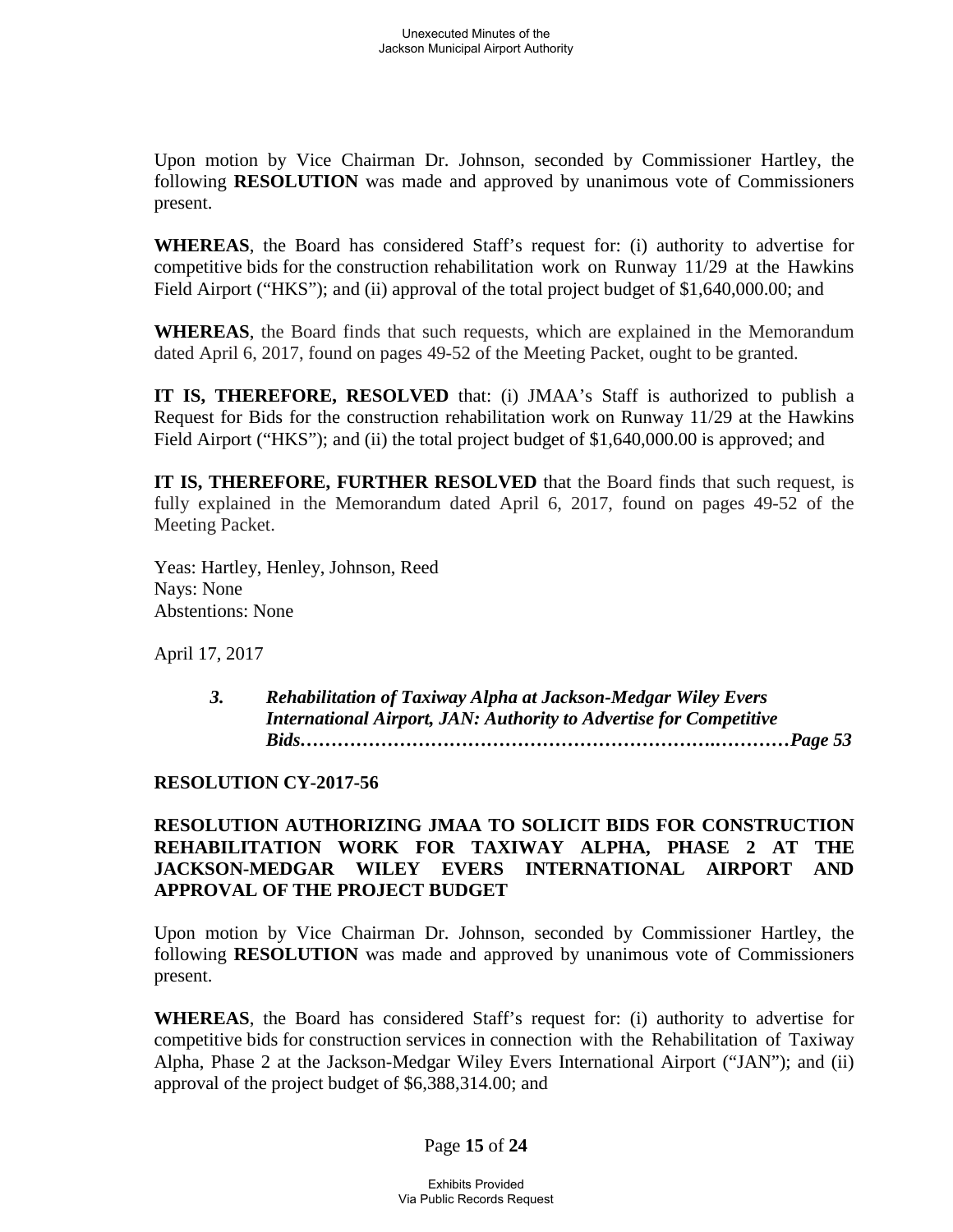**WHEREAS**, the Board finds that such requests, which are explained in the Memorandum dated April 3, 2017, found on pages 53-55 of the Meeting Packet, ought to be granted.

**IT IS, THEREFORE, RESOLVED** that: (i) JMAA's Staff is authorized to publish a Request for Bids for the construction services in connection with the Rehabilitation of Taxiway Alpha, Phase 2 at the Jackson-Medgar Wiley Evers International Airport ("JAN"); and (ii) the total project budget of \$6,388,314.00 is approved; and

**IT IS, THEREFORE, FURTHER RESOLVED** that the Board finds that such requests are fully explained in the Memorandum dated April 3, 2017, found on pages 53-55 of the Meeting Packet.

Yeas: Hartley, Henley, Johnson, Reed Nays: None Abstentions: None

April 17, 2017

### **C. Procurement**

None

### **D. Service Agreements**

Commissioner Harris reconnected her telephonic conference into the Board Meeting at 5:03 p.m.

*1. Request for Proposals for Air Service Development Consultants, JMAA: Authority to Solicit Proposals…………………………………………Page 56*

# **RESOLUTION CY-2017-57**

# **RESOLUTION AUTHORIZING JMAA TO SOLICIT PROPOSALS FROM AIR SERVICE DEVELOPMENT CONSULTANTS TO ASSIST WITH THE DEVELOPMENT OF NEW AND EXPANSION OF EXISTING AIR SEVICES AT THE JACKSON-MEDGAR WILEY EVERS INTERNATIONAL AIRPORT**

Upon motion by Commissioner Hartley, seconded by Vice Chairman Dr. Johnson, the following **RESOLUTION** was made and unanimously approved.

**WHEREAS**, the Board has considered the request of JMAA's Staff for: (i) authority to solicit proposals from Air Service Development Consultants with experience in the fields of passenger air service, general aviation, cargo and other aviation development to assist in the development of new, and expansion of existing, air services at the Jackson-Medgar Evers Wiley International Airport (JAN) and Hawkins Field Airport (HKS); (ii) approval of the proposed project budget amount of \$70,000.00; and (iii) approval of the proposed agreement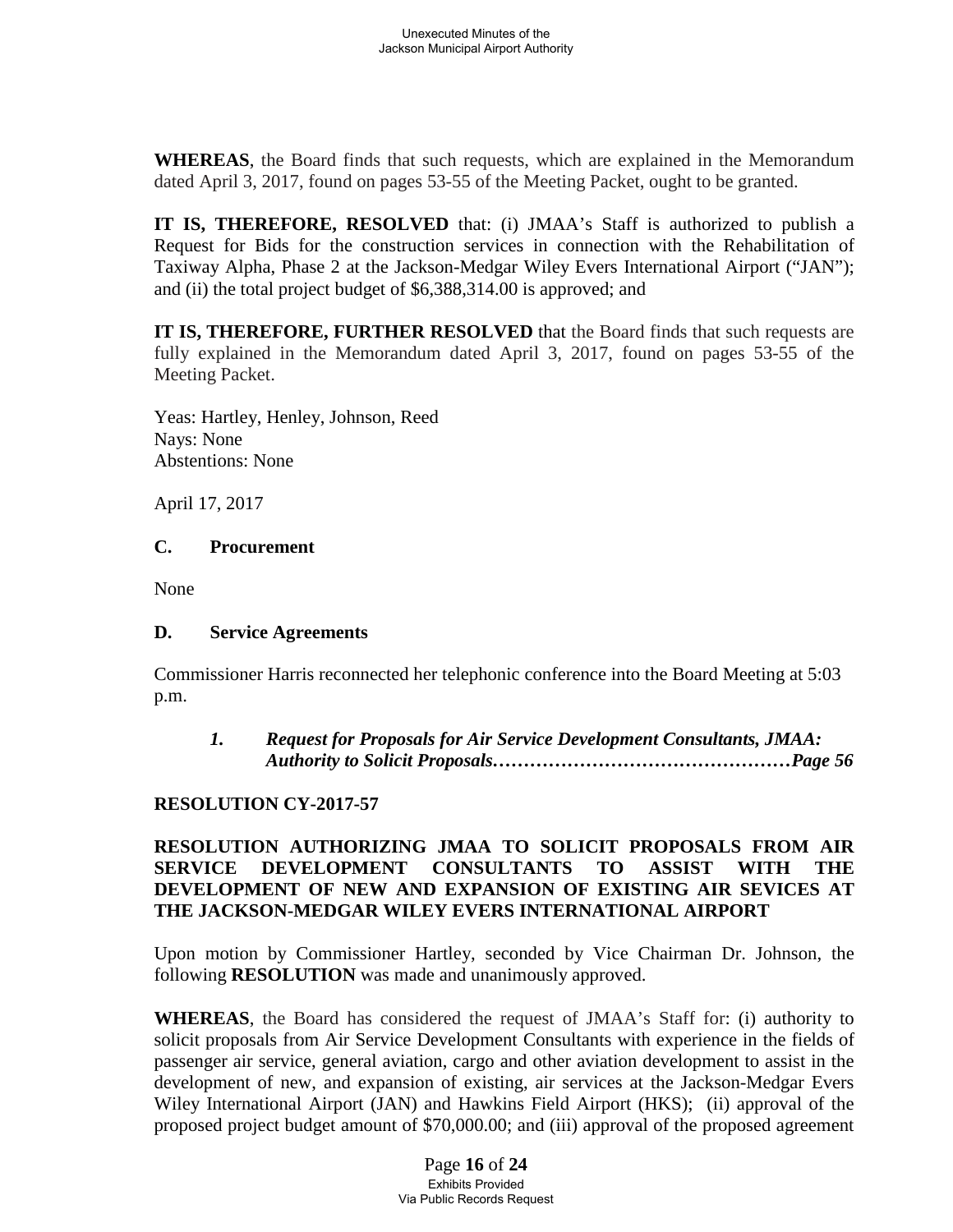term of one (1) calendar year with the option to renew for one (1) additional year, at the discretion of the Jackson Municipal Airport Authority; and

**WHEREAS**, the consultant will facilitate the development of a strategic air service development plan and assist with implementing the plan at JAN and HKS; and

**WHEREAS**, the Board finds that such requests, which are explained in the Memorandum dated April 13, 2017, found on pages 56-58 of the Meeting Packet, ought to be granted.

**IT IS, THEREFORE, RESOLVED** that: (i) JMAA's Staff is authorized to solicit proposals from Air Service Development Consultants with experience in the fields of passenger air service, general aviation, cargo and other aviation development to assist in the development of new, and expansion of existing, air services at the Jackson-Medgar Evers Wiley International Airport (JAN) and Hawkins Field Airport (HKS); (ii) the proposed project budget amount of \$70,000.00 is approved; and (iii) the proposed agreement term of one (1) calendar year with the option to renew for one (1) additional year, at the discretion of the Jackson Municipal Airport Authority is approved; and

**IT IS, THEREFORE, FURTHER RESOLVED** that the Board finds that such requests are fully explained in the Memorandum dated April 13, 2017, found on pages 56-58 of the Meeting Packet.

Yeas: Harris, Hartley, Henley, Johnson, Reed Nays: None Abstentions: None

April 17, 2017

### **E. Grants**

None.

### **F. Other Matters**

*1. Local Funds Disadvantaged Business Enterprise (DBE) Policy, JMAA: Approval of the Policy…………………………………………………Page 59*

### **RESOLUTION CY-2017-58**

# **RESOLUTION ADOPTING "THE JACKSON MUNICIPAL AIRPORT AUTHORITY LOCAL FUNDS DISADVANTAGED BUSINESS ENTERPRISE PROGRAM POLICY"**

Upon motion by Vice Chairman Dr. Johnson, seconded by Commissioner Hartley, the following **RESOLUTION** was made and unanimously approved.

### Page **17** of **24**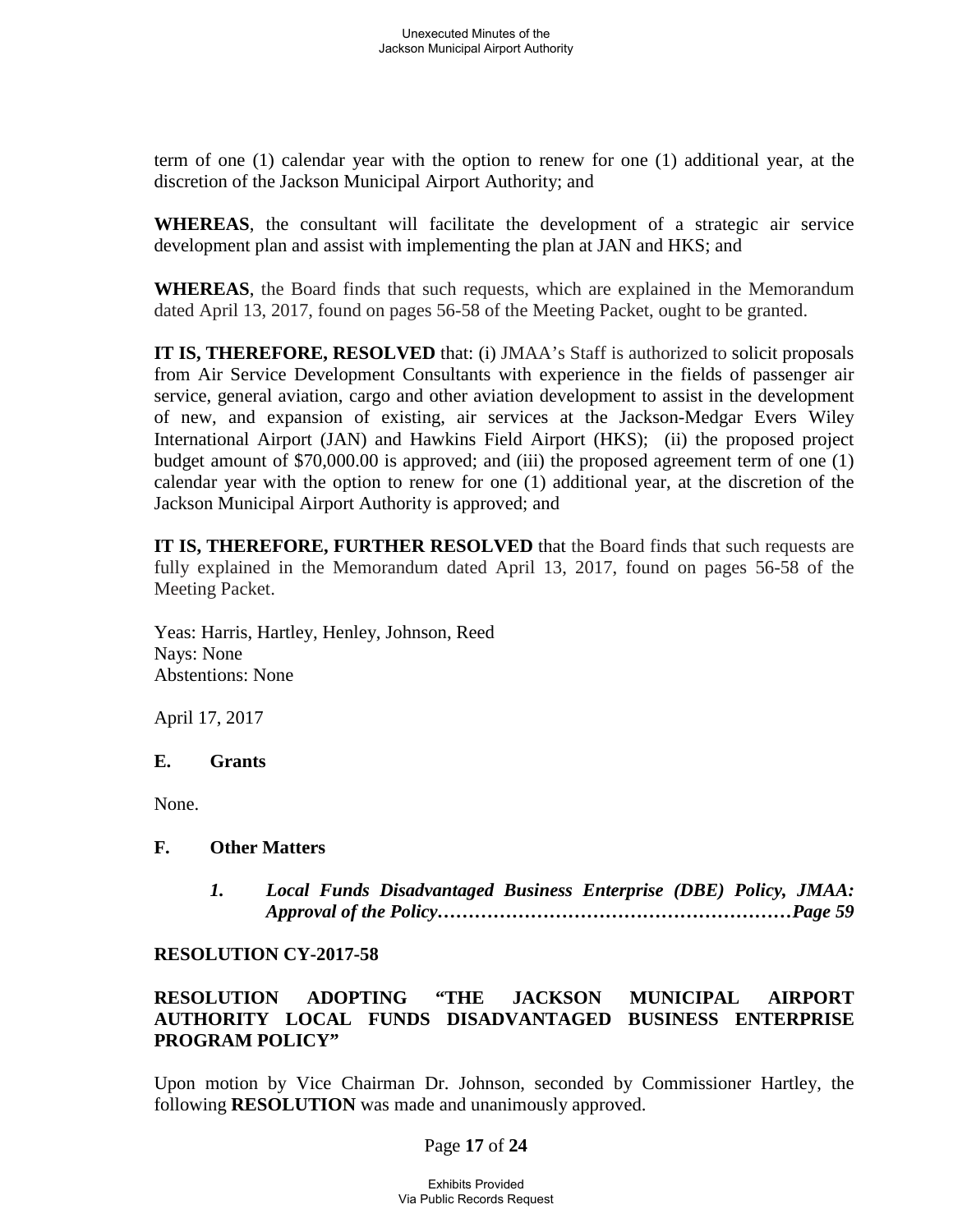**WHEREAS**, the Board of Commissioners ("Board") of the Jackson Municipal Airport Authority ("JMAA"), a municipal airport authority organized and existing under the Airport Authorities Law of the State of Mississippi, Section 61-3-1 et seq., Mississippi Code of 1972, as amended, commissioned a Disparity Study in 2012 to evaluate whether minority-owned and women-owned enterprises in the market area of JMAA are provided complete and fair opportunities to compete and contend for the prime contracts and associated subcontracts awarded by JMAA; and

**WHEREAS**, NERA Economic Consulting conducted, during 2012, a disparity study and afterwards issued a report entitled "The State of Minority and Women Owned Business Enterprise: Evidence From Mississippi"; ("Disparity Study") dated December 17, 2012, which found:

…there is strong evidence of large, adverse, and frequently statistically significant disparities between minority and female participation in business enterprise activity in JMAA's market area and the actual current availability of those businesses. We further conclude that these disparities cannot be explained solely, or even primarily, by differences between DBE and non-DBE business populations in factors untainted by discrimination, and that these differences, therefore, give rise to a strong inference of the continued presence of discrimination in JMAA's market area;

and

**WHEREAS**, because of the Disparity Study, and the statistical evidence shown by it, the Board considered it necessary to adopt and implement new Disadvantaged Business Enterprise ("DBE") policies and continue implementing current DBE policies that address the discrimination occurring against DBEs and create complete and fair opportunities for DBEs, and that comply with all judicial and legal requirements. A copy of the Executive Summary of the Disparity Study is attached hereto as Exhibit A and the complete Disparity Study which is located on the website of JMAA: http://jmaa.com/wpcontent/uploads/2013/01/NERA\_JMAA\_Disparity\_Study\_FinalRev.pdf is incorporated herein by reference; and

**WHEREAS**, JMAA's Federal DBE Program, under which JMAA currently operates, set forth in 49 CFR Parts 23 and 26, has not enabled JMAA to sufficiently close the disparity gap identified in the Disparity Study; and

**WHEREAS**, the Board sought to maximize the opportunities for the substantive participation of DBEs and to close the disparity gap by establishing a local DBE Program to apply to non-federally funded capital improvements projects, professional services, general services and procurement of supplies and commodities; and

**WHEREAS**, the Board commissioned JMAA's Director of Disadvantage Business Enterprise & Community Development, Jack Thomas, with the assistance of additional Board Counsel, Regina May, Esquire, The May Law Firm, PLLC, to develop a Local Funds Program for consideration and adoption by JMAA; and

> Page **18** of **24** Exhibits Provided Via Public Records Request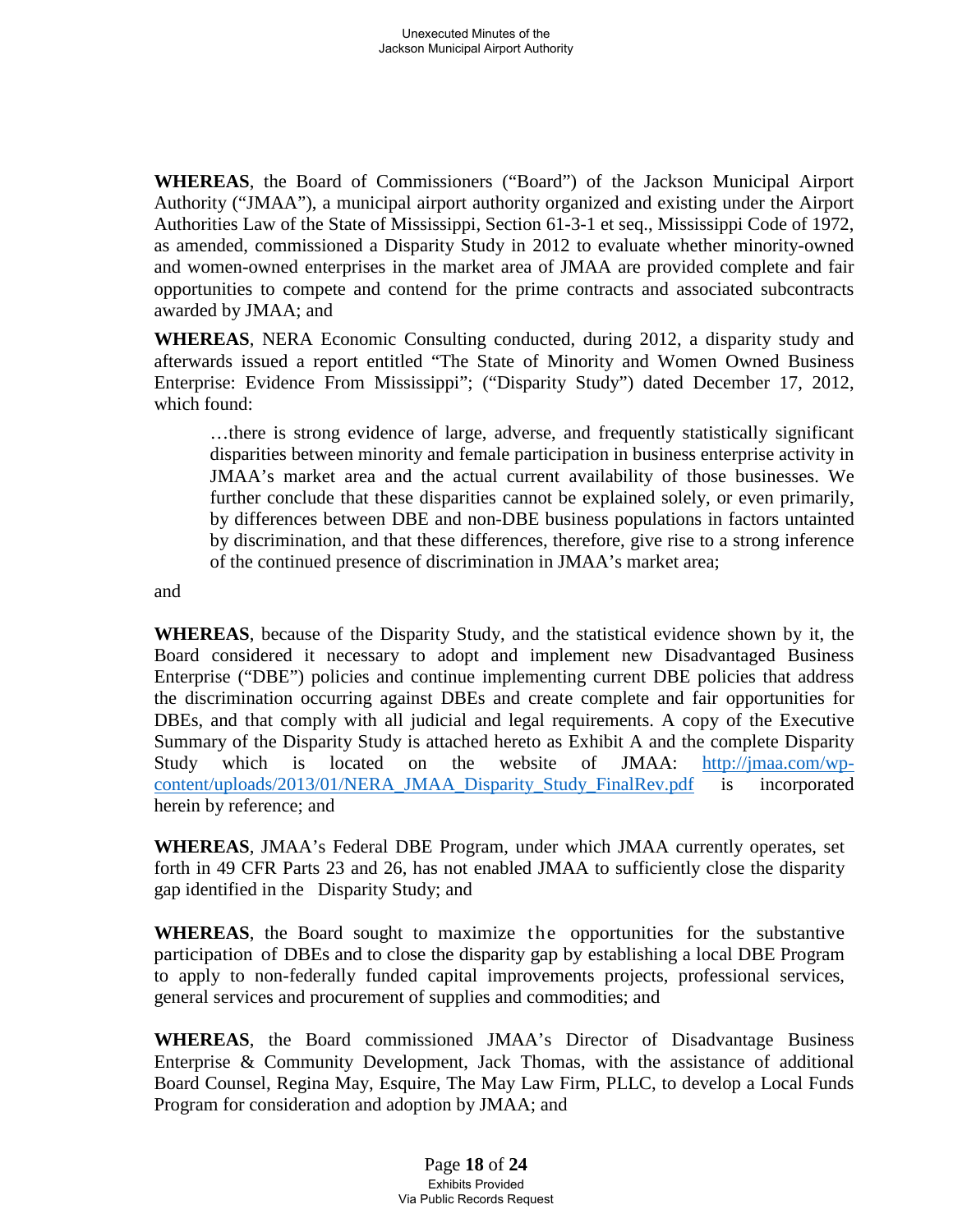**WHEREAS**, after receiving input and recommendations from JMAA's Procurement Department and the Board "The Jackson Municipal Airport Authority Local Funds Disadvantaged Business Enterprise Program Policy" was developed.

**NOW IT IS THEREFORE RESOLVED** that the Board hereby adopts "The Jackson Municipal Airport Authority Local Funds Disadvantaged Business Enterprise Program Policy," a copy of which is attached hereto as Exhibit B and found on pages 60-64 of the Meeting Packet is fully incorporated herein by reference; and

**IT IS THEREFORE, FURTHER RESOLVED** that JMAA Staff and Board attorneys shall take the necessary actions to fully implement and carry out "The Jackson Municipal Airport Authority Local Funds Disadvantaged Business Enterprise Program Policy"

Yeas: Harris, Hartley, Henley, Johnson, Reed Nays: None Abstentions: None

April 17, 2017

*2. Extension of Contract for Option to Lease Real Estate, JMAA: Authority to Extend the Contract...…………………………………………………Page 66*

# **RESOLUTION CY-2017-59**

## **RESOLUTION AUHORIZING EXTENTION OF THE CONTRACT FOR OPTION TO LEASE REAL ESTATE BETWEEN THE JACKSON MUNICIPAL AIRPORT AUTHORITY AND FREEDOM REAL ESTATE, LLC UNTIL JANUARY 31, 2018.**

Upon motion by Vice Chairman Dr. Johnson, seconded by Commissioner Hartley, the following **RESOLUTION** was made and unanimously approved.

**WHEREAS**, the Board has considered the request of JMAA's Staff for authority to extend the Contract for Option to Lease Real Estate between the Jackson Municipal Airport Authority (JMAA) and Freedom Real Estate, LLC (Freedom) until January 31, 2018; and

**WHEREAS**, the negotiation compensation for this lease extension is twofold: 1. Freedom will pay JMAA an additional \$25,000.00, which will be added to Freedom's first year's rent; and 2. Freedom will provide JMAA with all of the proprietary environmental studies, engineering reports, and surveys completed by Freedom during the Phase I Environmental investigation of the conditions of the subject property; and

**WHEREAS**, JMAA will receive this valuable proprietary information contemporaneously with the execution of the option extension. Moreover, Freedom will also provide JMAA with a copy of the Wetlands Study that Freedom is securing as soon as it is received by Freedom and Freedom shall pay for Wetlands Study; and

Page **19** of **24**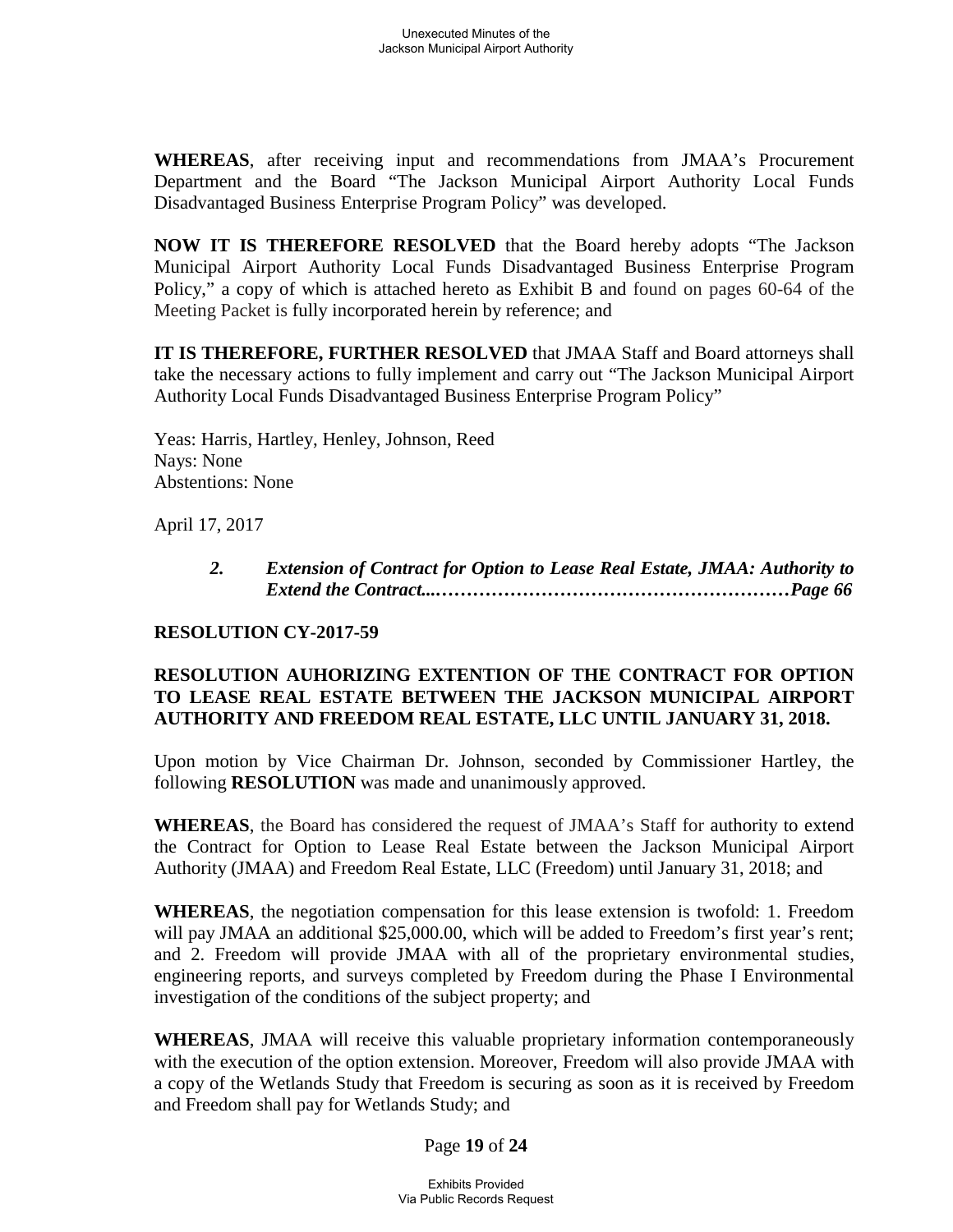**WHEREAS**, the Board finds that such request, which is explained in the Memorandum dated April 5, 2017, found on pages 66-67 of the Meeting Packet, ought to be granted.

**NOW IT IS THEREFORE RESOLVED** that JMAA Staff is authorized to extend the Contract for Option to Lease Real Estate between the Jackson Municipal Airport Authority (JMAA) and Freedom Real Estate, LLC (Freedom) until January 31, 2018; and

**IT IS THEREFORE, FURTHER RESOLVED** that the negotiation compensation for this lease extension is twofold: 1. Freedom will pay JMAA an additional \$25,000.00 which will be added to Freedom's first year's rent; and 2. Freedom will provide JMAA with all of the proprietary environmental studies, engineering reports, and surveys completed by Freedom during the Phase I Environmental investigation of the conditions of the subject property; and

**IT IS THEREFORE, FURTHER RESOLVED** that JMAA will receive this valuable proprietary information contemporaneously with the execution of the option extension. Moreover, Freedom will also provide JMAA with a copy of the Wetlands Study that Freedom is securing as soon as it is received by Freedom and Freedom shall pay for the Wetlands Study; and

**IT IS THEREFORE, FURTHER RESOLVED** that the Board finds that such request is fully explained in the Memorandum dated April 5, 2017, found on pages 66-67 of the Meeting Packet.

Yeas: Harris, Hartley, Henley, Johnson, Reed Nays: None Abstentions: None

April 17, 2017

Mr. Newman then wished Commissioner Pastor Henley a Happy Birthday which will take place before the next JMAA meeting.

Commissioner Harris ended her telephonic conference participation in the meeting at 5:09 p.m.

# **G. New Business**

In response to Commissioner Hartley's question concerning the status of the firm that wanted to rent space at Hawkins Field Airport, Mr. Sam Carver, Hawkins Field Manager informed the Board that the firm proceeded to consider other options.

# *1. ACI-NA/AAAE Airport Board and Commissioners Conference, April 2-4, 2017, Greenville South Carolina*

Commissioner Hartley then gave a report as to some highlights of the ACI-NA/AAAE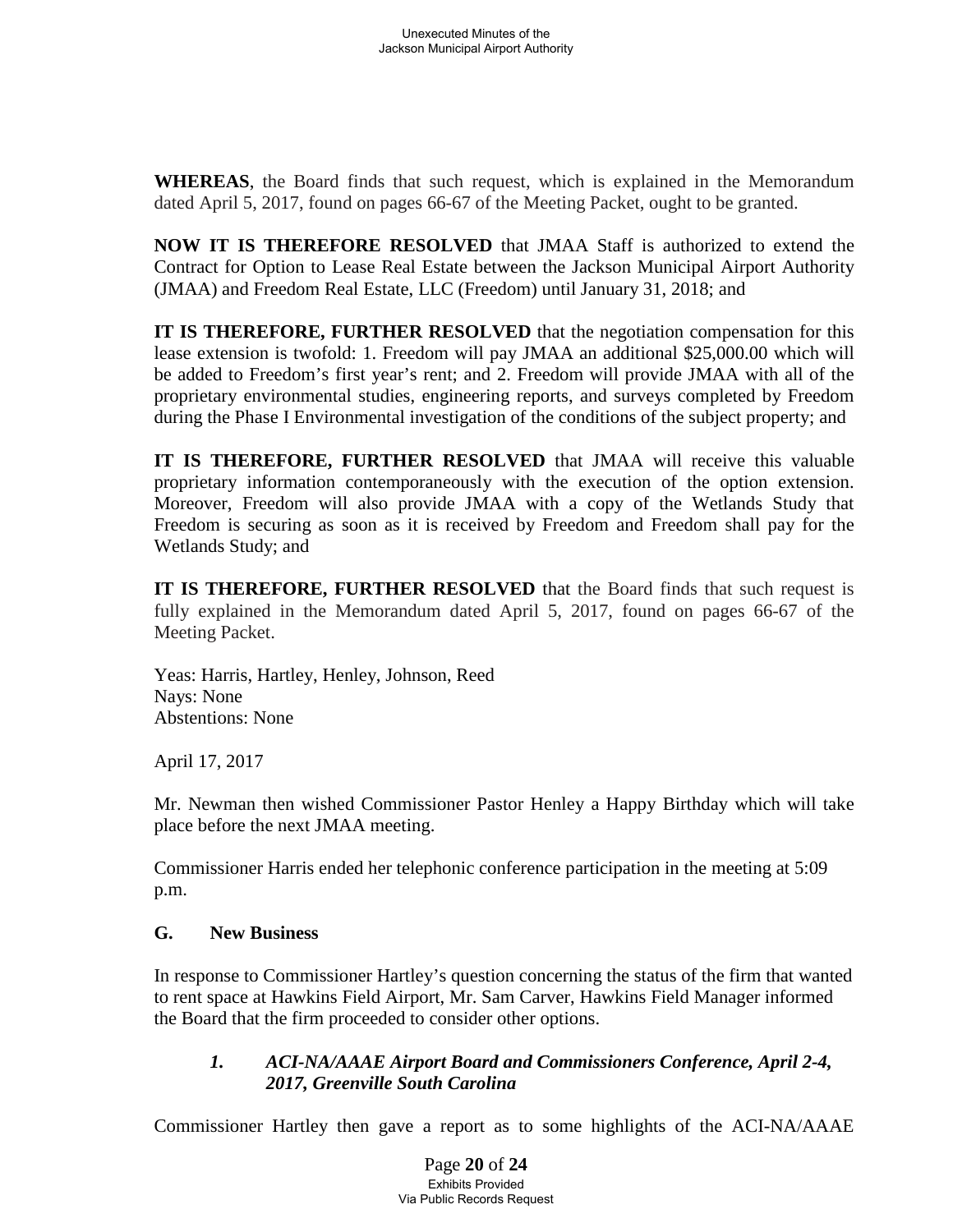Airport Board and Commissioners Conference during the period April 2-4, 2017 and submitted a printed report concerning it. The printed report is attached as an exhibit to the April 17, 2017 Rescheduled Board Meeting Minutes. The ACI-NA/AAAE Commissioners Conference Agenda is also attached as an exhibit to the April 17, 2017 Rescheduled Board Meeting Minutes.

Next, Vice Chairman Dr. Johnson gave a report as to three (3) important highlights of the ACI-NA/AAAE Airport Board and Commissioners Conference during the period April 2-4, 2017 and submitted a printed report concerning it. The printed report is attached as an exhibit to the April 17, 2017 Rescheduled Board Meeting Minutes. The ACI-NA/AAAE Commissioners Conference Agenda is also attached as an exhibit to the April 17, 2017 Board Meeting Minutes.

Commissioner Pastor Henley announced that he adopts the reports presented by the other Commissioners.

### **OPEN SESSION**

Chairman Reed stated that it was necessary for the Board to enter Closed Session to determine if an Executive Session is appropriate and that she would entertain a motion to do such. Vice Chairman Dr. Johnson then moved that the Board go into a Closed Session to discuss whether to go into an Executive Session to consider matters that she believed could be discussed in Executive Session and Commissioner Hartley seconded the motion.

The Board unanimously resolved to close the session. Chairman Reed asked all, except Mr. Carl Newman, CEO, and attorneys from Walker Group, PC, and The May Law Firm, to leave the room.

All present, with the exceptions noted, were directed to vacate the room; this was done.

The Board went into Closed Session at 5:19 p.m.

### **CLOSED SESSION**

Commissioner Pastor Henley then moved that the Board enter Executive Session to discuss two (2) pending litigation matters, In Re Jim Hankins Air Service, Inc., Chapter 11, Bankruptcy, and the Tony Yarber, et al. vs. Governor Dewey Phillip "Phil" Bryant, et al lawsuit and one (1) potential litigation matter as to a State Agency. Vice Chairman Dr. Johnson seconded the motion to enter Executive Session, and the Commissioners voted 4-0-0 to enter Executive Session for the stated purposes.

The Closed Session ended at 5:29 p.m.

### **OPEN SESSION**

Chairman Reed then invited all persons outside the room to re-enter, some did. Chairman Reed then

### Page **21** of **24**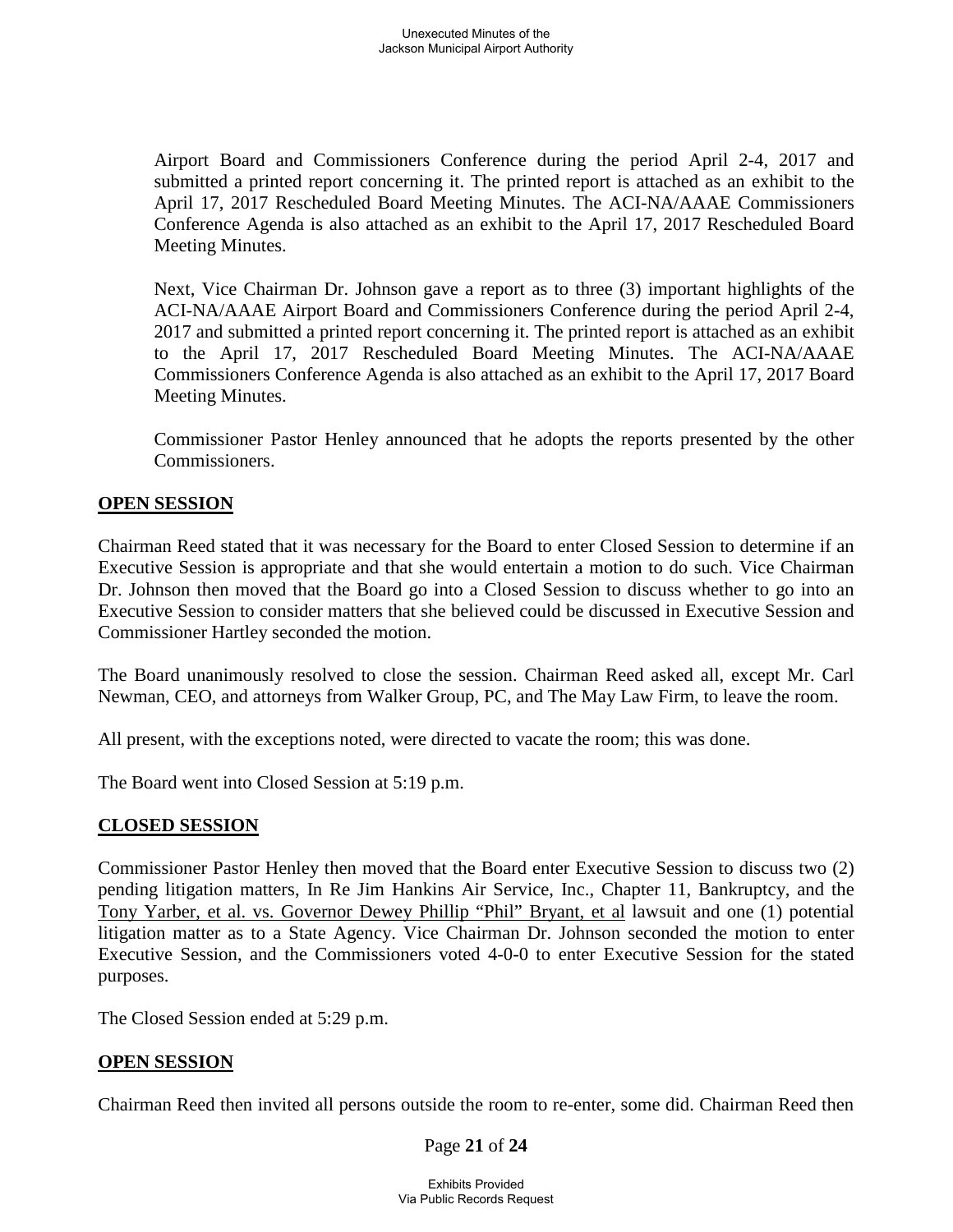stated in Open Session that the Board, during Closed Session, voted to enter Executive Session to consider two (2) pending litigation matters, In Re Jim Hankins Air Service, Inc., Chapter 11, Bankruptcy, and the Tony Yarber, et al. vs. Governor Dewey Phillip "Phil" Bryant, et al lawsuit and one (1) potential litigation matter as to a State Agency.

Chairman Reed asked all present, except for Mr. Carl Newman, CEO, Mr. Perry Miller, COO, and attorneys from Walker Group, PC, and The May Law Firm, to leave the room.

All present, with the exceptions noted, were directed to vacate the room; this was done.

The Board went into Executive Session at 5:31 p.m.

# **EXECUTIVE SESSION**

During the Executive Session, the Board discussed two (2) pending litigation matters, In Re Jim Hankins Air Service, Inc., Chapter 11, Bankruptcy, and the Tony Yarber, et al. vs. Governor Dewey Phillip "Phil" Bryant, et al lawsuit and one (1) potential litigation matter as to a State Agency.

*1. The Board took no action as to the pending litigation matter, In Re Jim Hankins Air Service, Inc., Chapter 11, Bankruptcy.*

*2. The Board took no action as to the pending litigation matter, the Tony Yarber, et al. vs. Governor Dewey Phillip "Phil" Bryant, et al lawsuit.*

*3. The Board took no action as to the potential litigation matter as to a State Agency.*

Upon motion by Commissioner Hartley, seconded by Vice Chairman Dr. Johnson, and unanimous approval of the four (4) Commissioners present, the Executive Session ended at 6:01 a.m.

Chairman Reed invited all persons outside the room to re-enter; some did, and Chairman Reed announced that the meeting was once again open.

# **OPEN SESSION**

All persons outside the room were invited to rejoin the meeting in Open Session; some persons present outside the room re-entered.

Open Session reconvened at 6:03 p.m.

Chairman Reed announced that the meeting was once again open. She then announced that no action was taken as to the pending litigation matter, In Re Jim Hankins Air Service, Inc., Chapter 11, Bankruptcy, the pending litigation matter, the Tony Yarber, et al. vs. Governor Dewey Phillip "Phil" Bryant, et al lawsuit and the potential litigation matter as to a State Agency.

# **G. New Business (Continued)**

Page **22** of **24** Exhibits Provided Via Public Records Request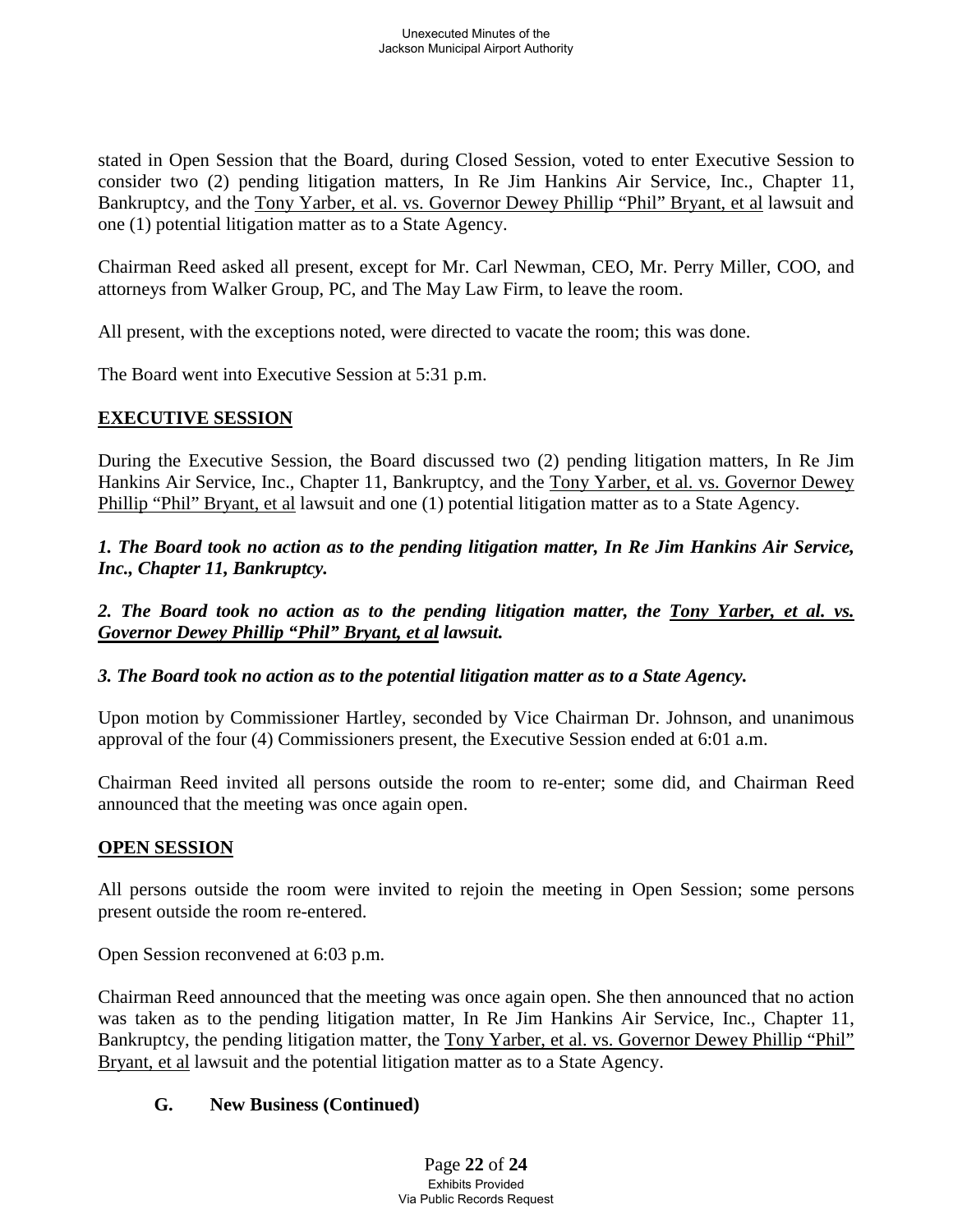## *2. Amendment to Contract with Justice Fred Banks and Phelps Dunbar LLP re litigation expenses.*

The Board held discussion concerning the Tony Yarber, et al. vs. Governor Dewey Phillip "Phil" Bryant, et al. litigation. As the litigation budget amount, previously authorized is approaching exhaustion, and the case is currently in litigation, the Board agreed to consider increasing the litigation budget.

### **RESOLUTION CY-2017-60**

# **RESOLUTION AUTHORIZING AMENDMENT TO CONTRACT WITH JUSTICE FRED BANKS AND PHELPS DUNBAR LLP**

Upon motion by Vice Chairman Dr. Johnson, seconded by Commissioner Hartley, the following **RESOLUTION** was made and approved by a unanimous vote of the Commissioners present.

**WHEREAS,** the Board, in Resolution CY-2015-45, authorized the filing of litigation by Justice Fred L. Banks, Jr., and Phelps Dunbar LLP and John L. Walker, Esq. and Walker Group, PC regarding SB 2162; and

**WHEREAS,** the litigation was filed in the United District Court for the Southern District of Mississippi, the litigation is ongoing and there is a need to amend the contract to increase the maximum amount of the contract in the amount of \$60,000.00 and the maximum hourly rate; and

**IT IS THEREFORE, RESOLVED** that the Board approves amending the Professional Services Agreement with former Justice Fred L. Banks, Jr., and Phelps Dunbar LLP, regarding the ongoing litigation, to increase the maximum amount payable to Justice Banks and Phelps Dunbar in the amount of \$60,000.00, plus expenses such as court fees, court reporter fees, etc. and the maximum hourly rate.

Yeas: Hartley, Henley, Pridgen, Reed Nays: None Abstentions: None

April 17, 2017

# **VII. ADJOURNMENT**

Thereafter, it was moved by Commissioner Pastor Henley, seconded by Vice Chairman Dr. Johnson, and unanimously resolved by the four (4) Commissions present that the meeting of the Board be ADJOURNED at 6:04 p.m.

Page **23** of **24**